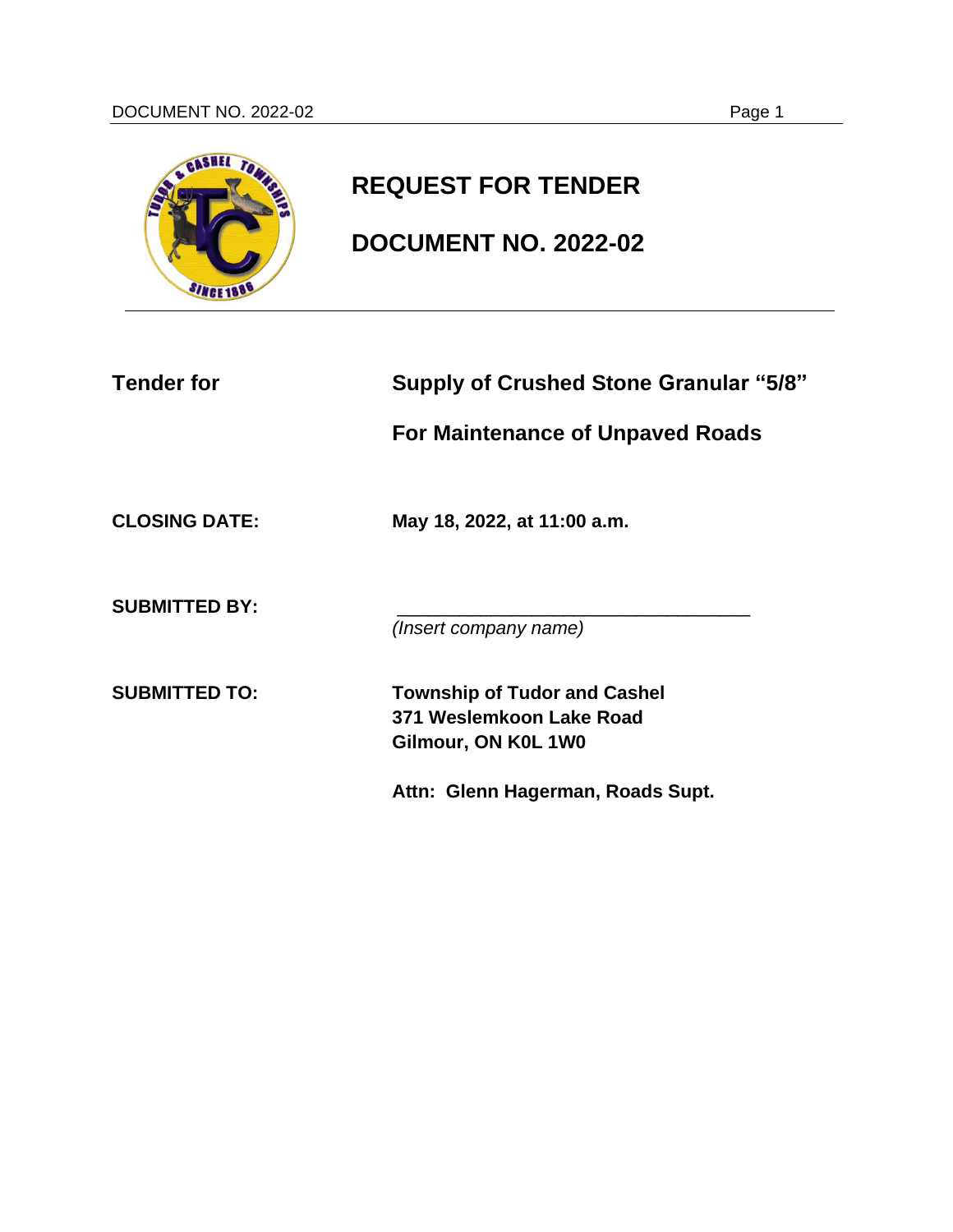| 1.0 Introduction                                                | Page 5  |
|-----------------------------------------------------------------|---------|
| 1.2 Attachments included                                        | Page 5  |
| 1.3 Appendices Included                                         | Page 5  |
| 2.0 Closing Time                                                | Page 5  |
| 3.0 Bid Opening and Results                                     | Page 5  |
| 4.0 Municipal Contact Persons                                   | Page 6  |
| 5.0 Instructions to Proponents                                  | Page 7  |
| 5.1 Addenda                                                     | Page 7  |
| 5.2 Tender Submission                                           | Page 7  |
| 5.2.1 Originals                                                 | Page 7  |
| 5.2.2 Pricing                                                   | Page 7  |
| 5.2.3 Submission                                                | Page 8  |
| 5.2.4 Couriered or Mailed Submissions                           | Page 8  |
| 5.2.5 Faxed or E-mailed Submissions                             | Page 8  |
| 6.0 General Terms and Conditions                                | Page 8  |
| 6.1 Freedom of Information Act                                  | Page 8  |
| 6.2 Employees                                                   | Page 9  |
| 6.3 Costs Incurred                                              | Page 9  |
| 6.4 Accept/Reject                                               | Page 9  |
| 6.5 Causes for Rejection                                        | Page 9  |
| 6.6 Subcontractors                                              | Page 9  |
| 6.7 Cancellation of Contract                                    | Page 10 |
| 6.8 Changes to Work When Contract Underway                      | Page 10 |
| 6.9 Rights of the Municipality                                  | Page 10 |
| 6.10 Municipality's Right To Terminate Contract                 |         |
| <b>Under Certain Conditions</b>                                 | Page 10 |
| 6.11 Protection of Work and Property                            | Page 11 |
| 6.12 Indemnification                                            | Page 11 |
| 6.13 Confidentiality                                            | Page 12 |
| 6.14 Execution of Work                                          | Page 12 |
| 6.15 Conflict of Interest                                       | Page 12 |
| 6.16 Insurance                                                  | Page 12 |
| 6.17 Workplace Safety and Insurance Act/Employment Insurance    | Page 13 |
| 6.18 Workplace hazardous Materials Information Systems (WHIMIS) | Page 14 |
| 6.19 The Occupational Health and Safety Act                     | Page 14 |
| 6.20 Loss and Damage                                            | Page 14 |
| 6.21 Tools and Equipment                                        | Page 14 |
| 6.22 Approvals                                                  | Page 14 |
| 6.23 Safety Requirements                                        | Page 14 |
| 6.24 Co-ordination of Services                                  | Page 15 |
| 6.25 Holdback and Payment                                       | Page 15 |
| 6.26 Contract                                                   | Page 15 |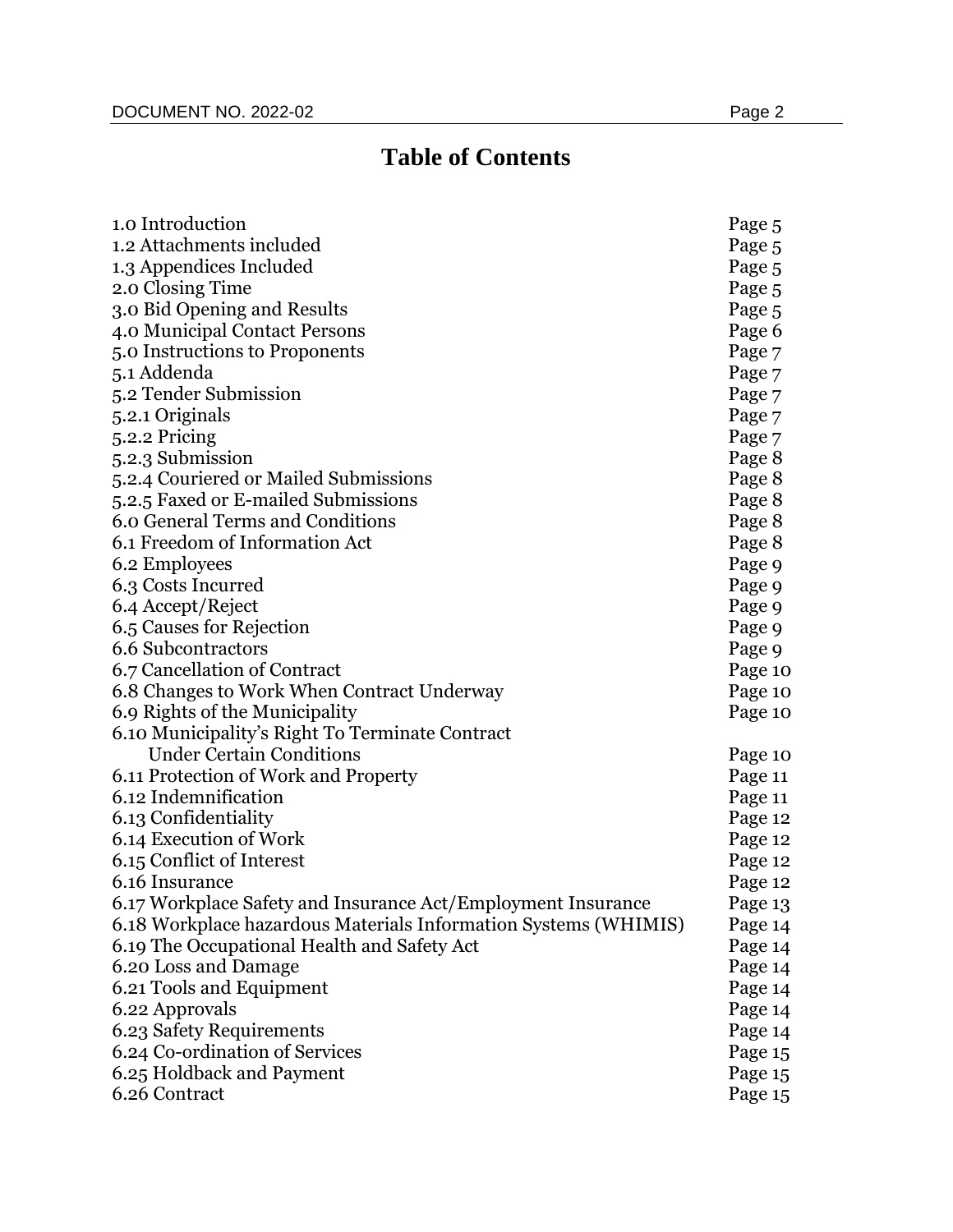| DOCUMENT NO. 2022-02                       | Page 3  |
|--------------------------------------------|---------|
|                                            |         |
| 7.0 Tender Details and Specifications      | Page 15 |
| 7.1 Introduction                           | Page 15 |
| 7.2 The Site                               | Page 15 |
| 7.3 Material                               | Page 16 |
| 7.4 Weigh Scales                           | Page 16 |
| 7.5 Methodology                            | Page 16 |
| 8.0 To Include In Tender                   | Page 16 |
| 8.1 Tender Format                          | Page 16 |
| 8.2 Acknowledgments                        | Page 17 |
| 8.3 Pricing and Completion Schedule        | Page 17 |
| 8.4 Subcontractors                         | Page 17 |
| 8.5 References                             | Page 17 |
| 8.6 Company Profile                        | Page 17 |
| 8.7 Meets Specifications                   | Page 17 |
| 8.8 Other Mandatory Documents to Include   | Page 18 |
| 9.0 Project Schedule                       | Page 18 |
| 9.1 Award of Contract                      | Page 18 |
| 10.0 Errors and Omissions                  | Page 18 |
| 11.0 Tender Checklist                      | Page 19 |
| <b>Attachment 1 Sample Contract</b>        | Page 20 |
| Appendix A Acknowledgements                | Page 29 |
| Appendix B Pricing and Completion Schedule | Page 30 |
| Appendix C Subcontractors                  | Page 32 |
| Appendix D References                      | Page 33 |
|                                            |         |

Glossary and Definitions

3 4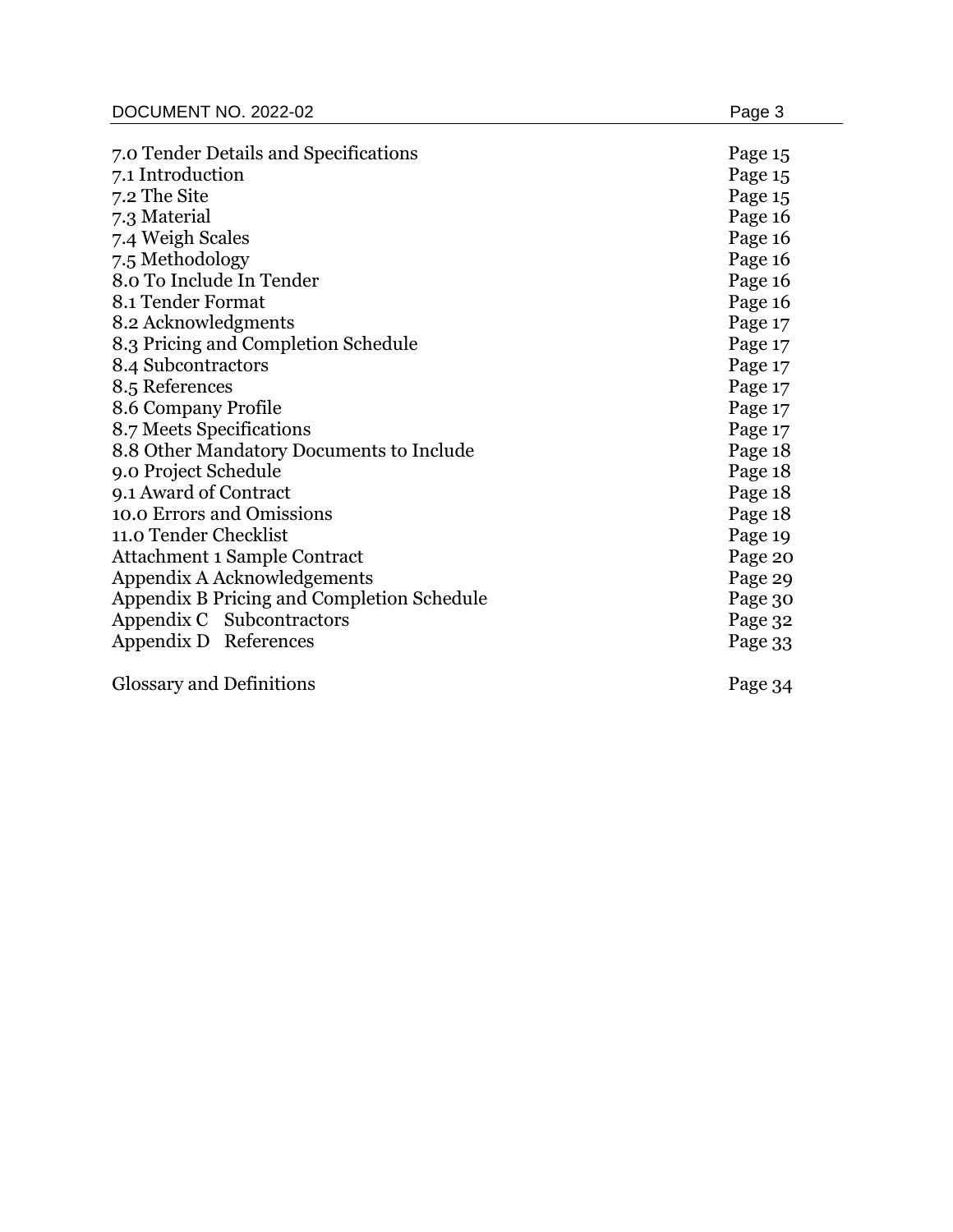# **Official Documents**

**Only documents found on the Municipality's website are to be considered "official". The Township of Tudor and Cashel accepts no responsibility for the accuracy of information found on other websites. The onus is on the bidder to check this site to verify they have received all relevant bid information. Addendums will be posted to the Municipalities website, directly beneath the original posting. It is recommended potential bidders check the site regularly for updates. No addendums will be issued with less than 7 days remaining until the bid opening. If an addendum is necessary during the last week, the bidding date may be reset accordingly**

# **POLICIES AND PROCEDURES**

**The following pages outline the general intention of this contract and the procedures that will be followed throughout the tender processintroduction to award. These procedures apply to all competitive bids and are in addition to any project specific requirements identified in the body of this document**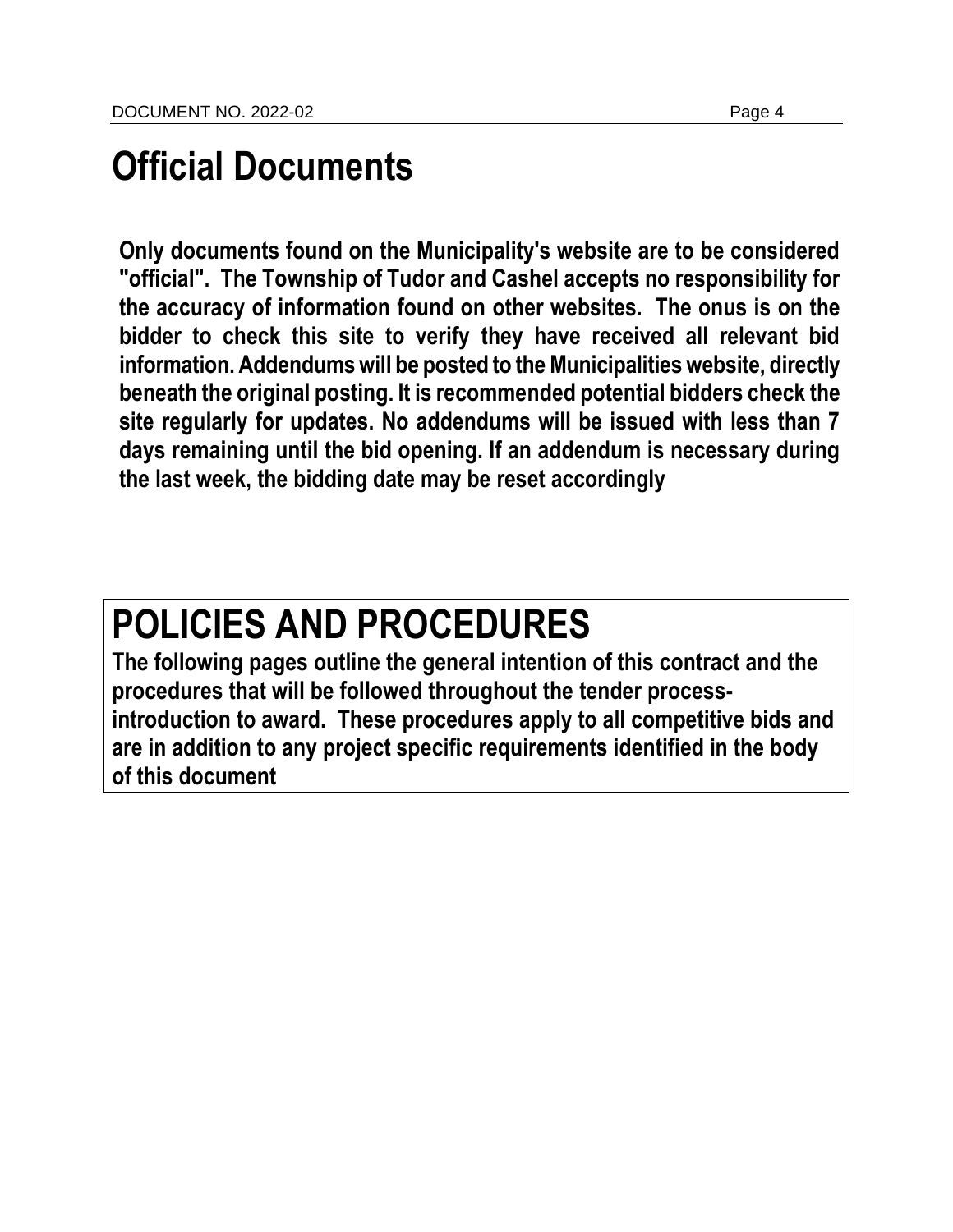## **1.0 INTRODUCTION**

The Township of Tudor and Cashel (the "Municipality") appreciates your interest in this Request for tender ("RFT").

This RFT covers the supply, hauling and spreading of 5/8" crushed stone from a quarry source onto unpaved roads within the Municipality and stock pile remainder at the Public Works yard. **Section 7.0** for further details.

In this RFT, the successful Proponent shall be referred to as the "Contractor".

#### **1.2 Attachments (included)**

The following Attachments are provided for informational purposes:

Attachment 1 – Sample Contract

#### **1.3 Appendices (included)**

To be completed and submitted with Tender:

Appendix A – Acknowledgements Appendix B – Pricing and Completion Schedule Appendix C – Subcontractors Appendix D – References

# **2.0 CLOSING TIME**

Tender Bids are to be submitted to the Township of Tudor and Cashel, 371 Weslemkoon Lake Road, Gilmour, Ontario, Attention: Glenn Hagerman, Roads Supt. **before May 18, 2022 @ 11:00 a.m.**

The time registered on the Township of Tudor and Cashel computer system will be considered the official time of day when determining exact time of submission.

Bids received after the Closing will not be accepted and will be returned to the Proponent unopened.

# **3.0 BID OPENING AND RESULTS**

All Bids received on time will be opened May 18, 2022 at the Municipal Office at 11:30 a.m.

The names of the respondents submitting bids and total bid amounts will be announced however; no other tender information will be released at this time.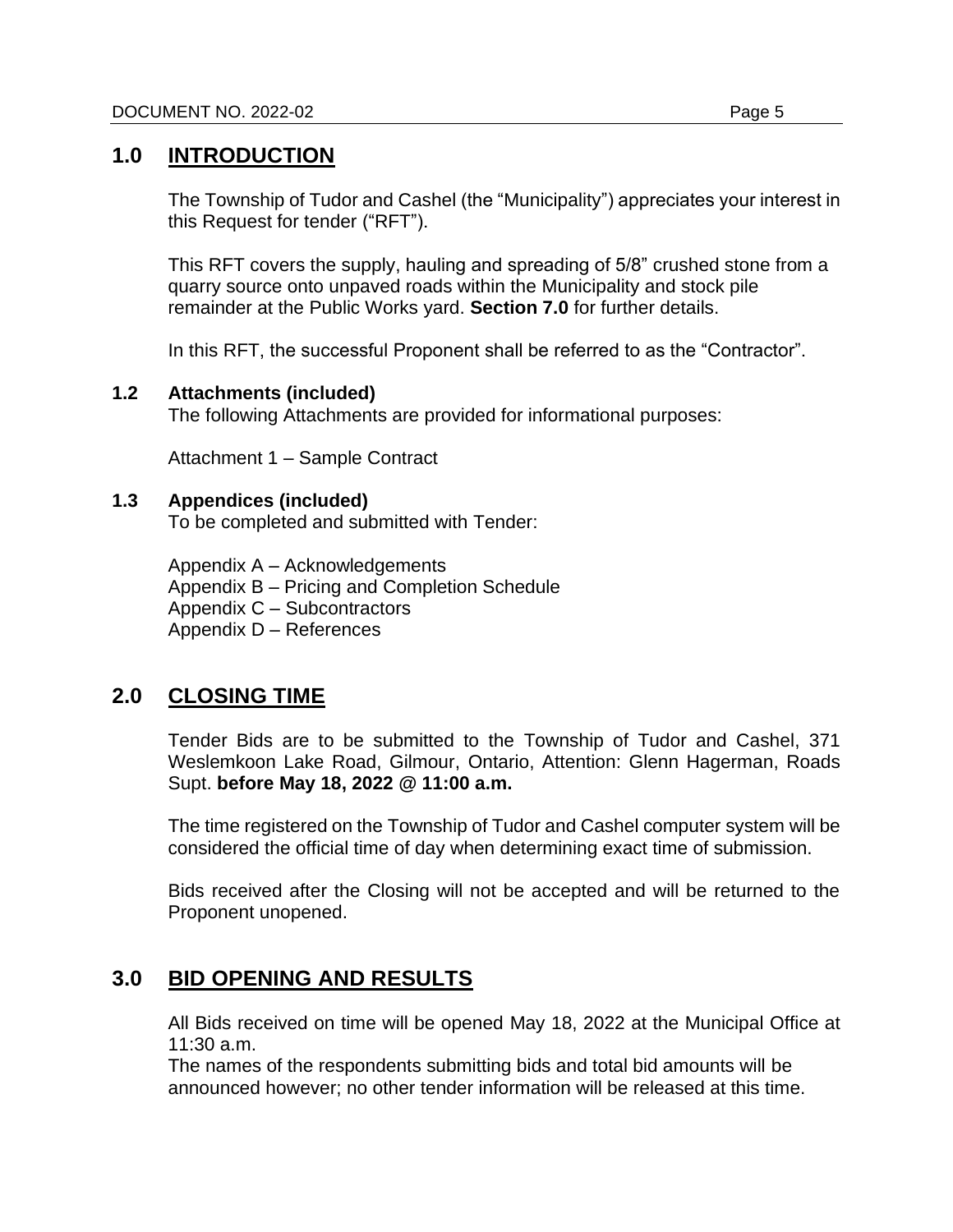Proponents will not be notified in writing of the bid results.

Proponents acknowledge that by submitting a Tender, they have made themselves fully aware of the requirements and that any and all inquiries pertaining to this Tender have been satisfied and are included as part of the submitted price.

# **4.0 MUNICIPAL CONTACT PERSONS**

Proponents with questions related to the detailed specification or the nature of the work required may contact only, Glenn Hagerman, Road Supt., **in writing only**, by email to roads@tudorandcashel.com, or by fax 613-474-0664.

Questions related to the Tender process itself, should be emailed to Nancy Carrol, Clerk/Treasurer, Township of Tudor and Cashel, **in writing only**, by email to clerk@tudorandcashel.com, or by fax 613-474-0664.

Any questions, requests for information, or comments on this RFT should be addressed **not later than 3:00 p.m. on May 11, 2022** to allow staff time to respond or to prepare and distribute an addendum as necessary, and to allow time for Proponents to receive and process the new information.

Unless otherwise indicated, the RFT is available on the Municipal website at [www.tudorandcashel.com](http://www.tudorandcashel.com/) or from Nancy Carrol by contacting 613-474-2583.

In accordance with of the Municipality's Procurement By-law, Municipal Council members and employees, other than the employees who are the official contact persons identified in the RFT, are prohibited from discussing any aspect of a Tender process with a prospective Proponent from the time the RFT is issued until such time as an award report has been prepared and submitted to the appropriate approval authority.

Proponents are cautioned, therefore, to deal exclusively with the Municipal Contact persons referenced in this Section.

# **5.0 INSTRUCTIONS TO PROPONENTS**

#### **5.1 Addenda**

.

It may be necessary for a variety of reasons to issue addenda that may include, but not be limited to:

- a. Correction to, or clarification of, the RFT;
- b. Extension of the closing date;
- c. Retraction or cancellation of the RFT.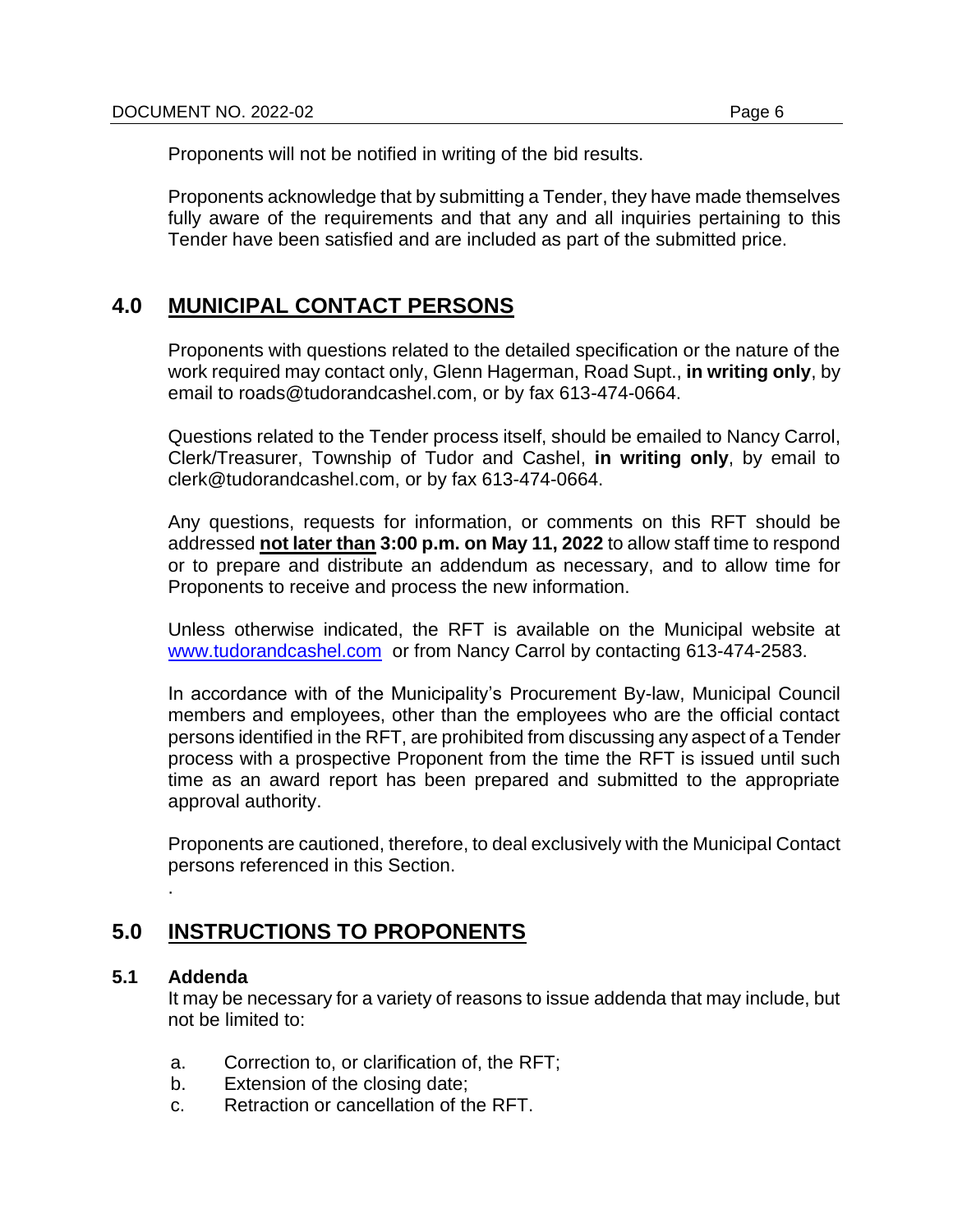Potential Proponents must **provide the Municipality with company information,**  including street address, fax number and email address, to be advised of addenda when issued or further information. Information should be provided to the Municipal Contact persons referenced in Section 4.0

All addenda issued to potential Proponents who have provided contact information will include a covering letter asking the recipient to confirm receipt of the most recent addendum and any previous addenda.

Addenda will be faxed, emailed or mailed to the latest address as provided by the Proponent. It is the Proponent's responsibility to notify the appropriate Department Head and issuer of the RFT of any change to their fax number, email or mailing address.

Although the Municipality will make every reasonable effort to ensure a Proponent receives all addenda issued, it is the Proponent's ultimate responsibility to ensure all addenda have been received and are reflected in their Tender.

#### **5.2 Tender Submission**

#### **5.2.1 Original**

The Tender shall include:

- a. All addenda that have been issued;
- b. All requirements of this RFT, as set out in **Section 8.0 "To Include in Tender".**

The Tender shall be typed or written in ink. It shall contain original signatures where required.

- **5.2.2** The Tender shall be made upon the forms provided. The prices quoted shall be valid for a period of one hundred twenty (120) days from the Closing.
- **5.2.3** A Tender shall be accepted only when submitted in an envelope sealed and clearly addressed to **"The Township of Tudor and Cashel", Attention Glenn Hagerman, Roads Supt.** and marked **Supply of Crushed Stone - Document # 2022-02** and include the name and address of the Proponent.
- **5.2.4** Proponents are cautioned not to send Tenders **collect** by courier, or with insufficient postage. **Costs for Tenders determined to be received "COLLECT" by courier, or with insufficient postage, will not be accepted.**

| <b>5.2.5 Faxed</b><br>Tenders will not be accepted<br>or emailed |  |
|------------------------------------------------------------------|--|
|------------------------------------------------------------------|--|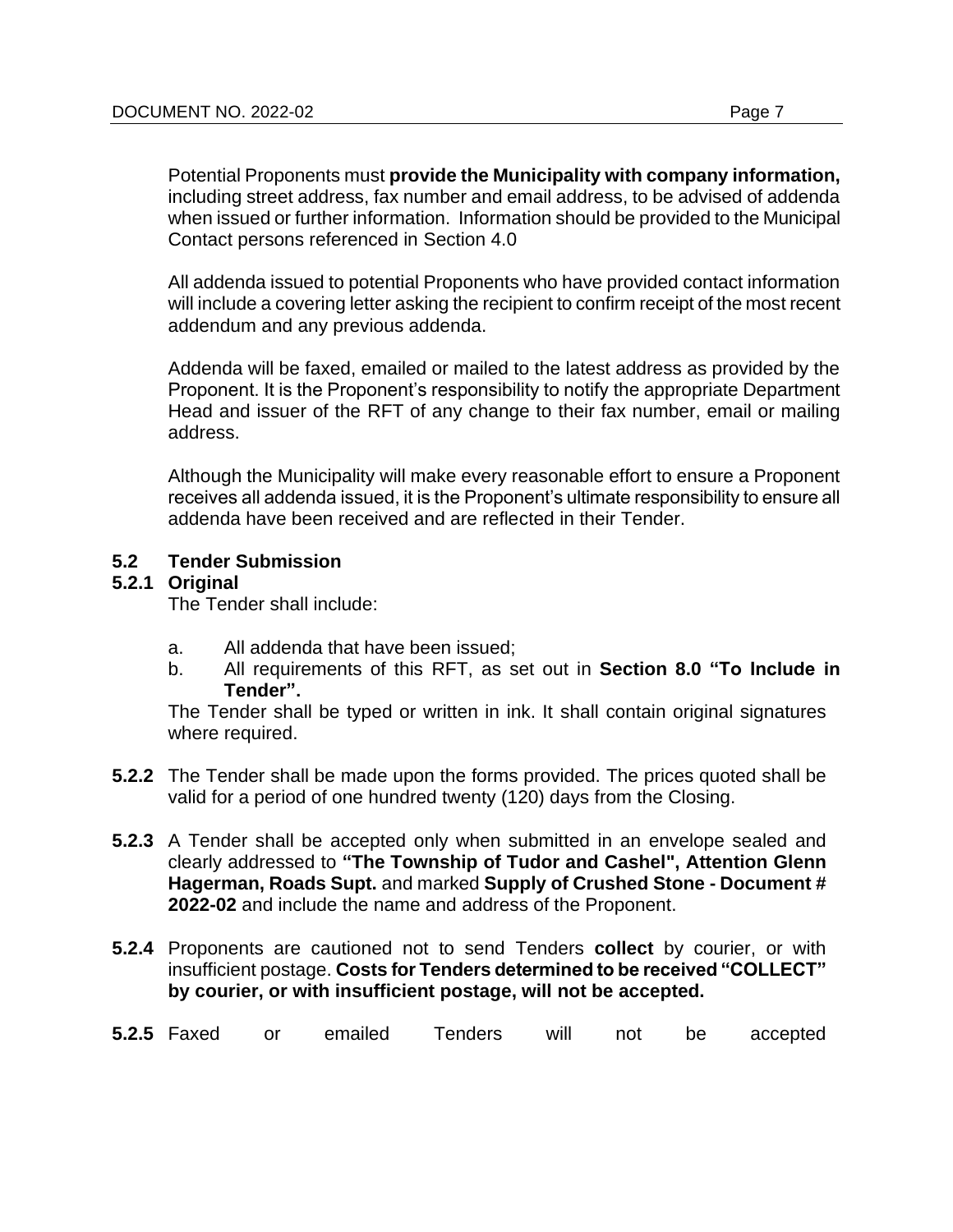## **6.0 GENERAL TERMS AND CONDITIONS**

#### **6.1 Freedom of Information Act**

The Proponent hereby consents to the disclosure of the information contained in this Tender, pursuant to **The Municipal Freedom of Information and Protection of Privacy Act**, R.S.O. 1990, C.M. 56 ("MFIPPA").

This RFT is a public document. By responding to this RFT, respondents waive any challenge to the Municipality's decisions in this regard. If any submittal contains confidential technical, financial or other types of information, the respondent must clearly label the specific portions sought to be kept confidential and specify the exemption that the respondent is relying upon. Marking all or substantially all of a response as confidential may result in the response being considered nonresponsive.

Notwithstanding the foregoing, respondents recognize and agree that the Municipality will not be responsible or liable in any way for any losses that the respondent may suffer from the disclosure of information or materials to third parties.

Any decision made under MFIPPA may be appealed to the Information and Privacy Commissioner of Ontario, who may direct the release of such information.

The identity of Proponents, as well as the successful Tender amount, may be available to the public on the Municipal website as part of the award process.

The MFIPPA Coordinator for the Municipality is the Municipal Clerk. Any questions regarding the MFIPPA may be directed to the Municipal Clerk at 613-474-2583.

#### **6.2 Employees**

In the performance of this Contract, the Contractor shall be an independent contractor. Neither the Contractor nor any of their employees shall be deemed to be employees of the Municipality.

#### **6.3 Costs Incurred**

The Municipality shall not, under any circumstances, be responsible for any costs incurred by the Proponent in the preparation of the Tender.

#### **6.4 Accept/Reject**

The Municipality may accept a Tender in whole or in part, whether the submitted price is the lowest or not, and may reject any or all Tenders.

#### **6.5 Causes for Rejection**

**6.5.1** The following represent circumstances that could result in a Tender being rejected: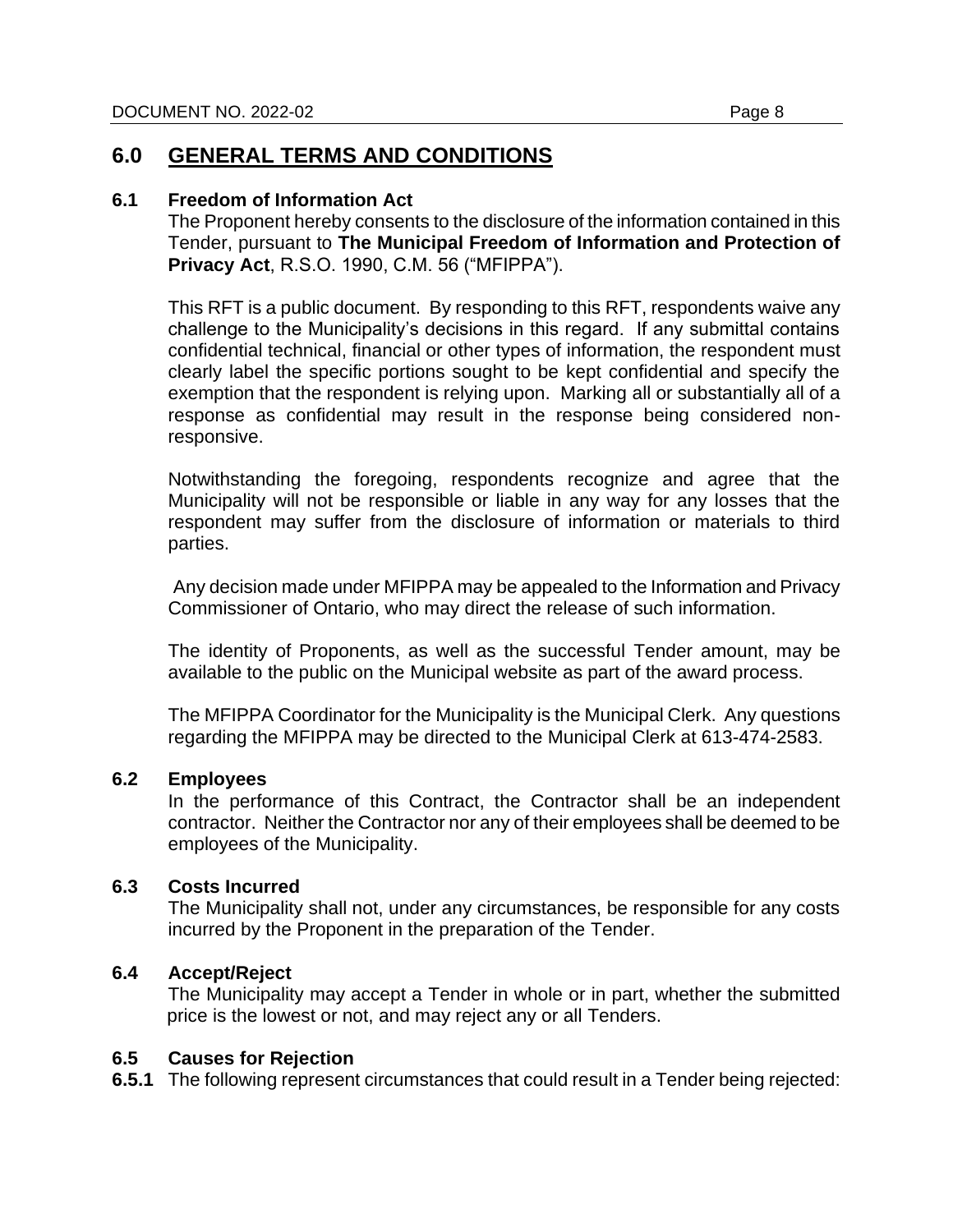- a. Tender received late (will not be opened);
- b. Tender received where a pre-qualification process or meeting is mandatory and has not been met by the Proponent (will not be opened);
- c. Correct version of Tender form not used;
- d. Tender not complete;
- e. Tender not legible in whole or in part;
- f. Tender not completed in ink or type;
- g. Tender not signed;
- h. "Agreement to Terms and Conditions", when required, is not executed or included with the Tender;
- i. Other mandatory forms or details required and clearly shown in the RFT as being required upon submission of a Tender are omitted.
- **6.5.2** The following represent circumstances where a Tender is questioned but may be accepted after examination or correction:
	- a. Tender containing simple arithmetic errors as determined during evaluation process;
	- b. Tender not acknowledging correct number of addenda issued.

#### **6.6 Subcontractors**

No subcontracting of any part of the contract shall be permitted without the authorization of the Municipality.

Where the Municipality approves subcontracting, the Contractor shall be held fully responsible to the Municipality for the acts and omissions of his subcontractors and of persons directly or indirectly employed by them, and for the acts and omissions of persons directly employed by him.

All subcontractors utilized in the performance of this Contact must be listed and a description of the work each subcontractor will perform included with the Tender **(see Section 8.4 and Appendix C)**.

#### **6.7 Cancellation of Contract**

The Municipality reserves the right to cancel the Contract if the goods or services are unsatisfactory, if delivery requirements are not met or if invoice amounts do not match with the quoted prices. The Municipality may also cancel the Contract without cause by means of a thirty (30) day advance written notice.

#### **6.8 Changes to Work When Contract Underway**

No deviation from the specifications shall be made by the Contractor in the execution of the work, without the written approval of the Municipality.

The Contractor shall furnish a complete breakdown of any costs beyond the Tender amount to support the additional amount in the form of a "Request for Change Order".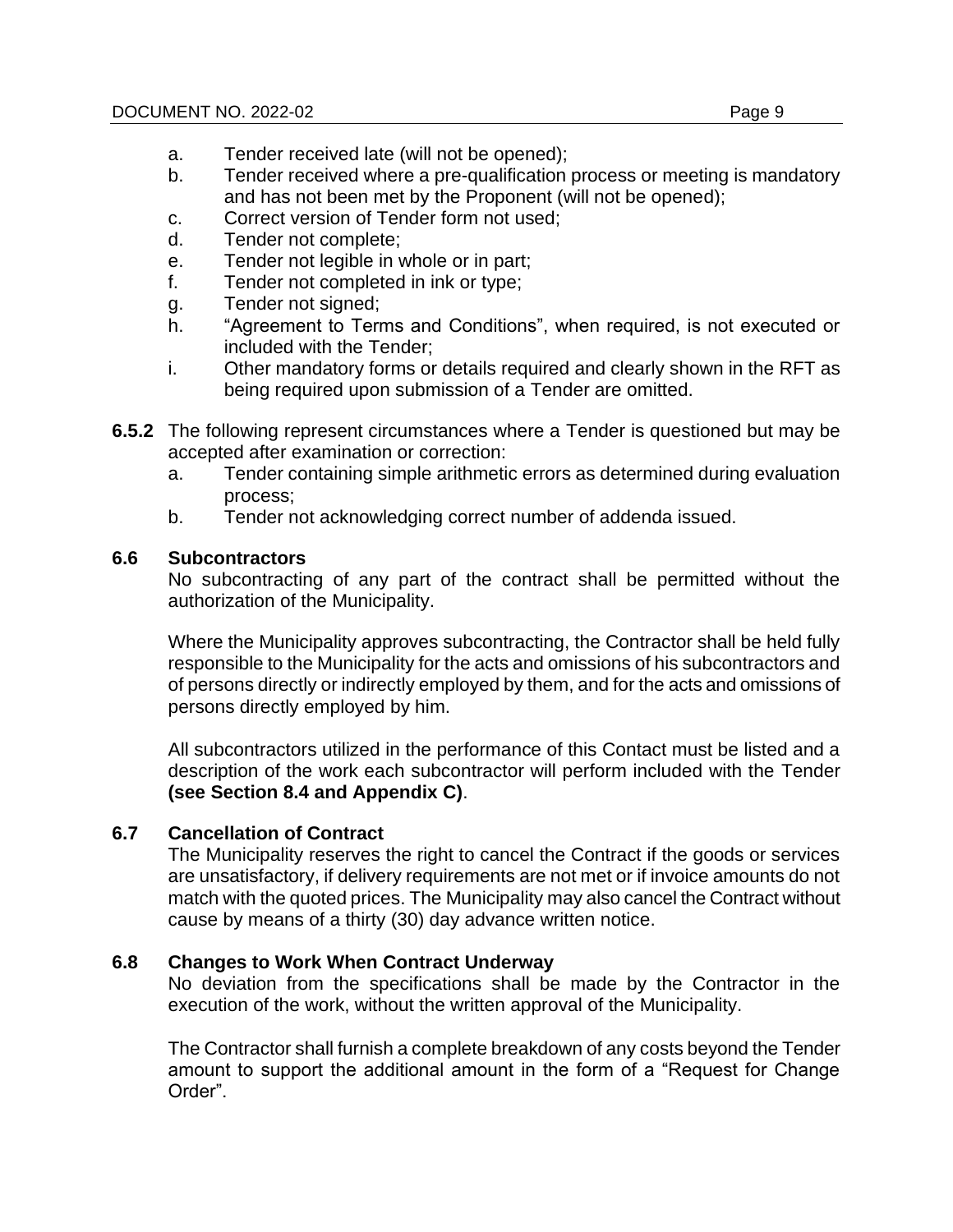The Municipality will not pay the Contractor any amounts over and above the Tender amount unless the Municipality and the Contractor agree to a price change as the result of changes in the work required before the additional work is undertaken.

#### **6.9 Rights of the Municipality**

The Municipality will retain the right to ensure that an acceptable standard of use, service and operation is maintained.

The Municipality reserves the right to communicate with one or more Proponents following the Tender close to clarify elements of the submission.

#### **6.10 Municipality's Right To Terminate Contract Under Certain Conditions**

If the Contractor is adjudged as bankrupt; or if he should make a general assignment for the benefit of his creditors; or if a receiver should be appointed on account of his insolvency; or if he should except in case of any event beyond his reasonable control, refuse or fail to supply enough properly skilled workmen or proper materials or equipment, after having received seven days notice in writing from the Municipality to supply additional workmen, or materials, or equipment; or persistently disregard laws, ordinances, or instructions of the Municipality, or otherwise be guilty of a substantial violation of the provisions of the contract, then the Municipality, upon notification to the Contractor that sufficient cause exists to justify such action, may without prejudice to any right or remedy, by giving the Contractor seven (7) days written notice, terminate the contract of the Contractor, and finish the work by whatever method is considered expedient, but without undue delay.

In such case, the Contractor shall not be entitled to receive any further payment until all work is finished. If the outstanding balance due on the contract price shall exceed the expense of finishing the work, including compensation to the Municipality for its additional services, such excess shall be paid to the Contractor. If such expense shall exceed unpaid balance, the Contractor shall pay the difference to the Municipality. The Municipality shall determine the expenses incurred by the Municipality through the Contractor's default.

#### **6.11 Protection of Work and Property**

The Contractor shall be held responsible by the Corporation for all damage caused by himself, his employees, or any sub agents, including damage to subsurface or surface utilities, properties, pavement, sidewalks, curbs, buildings, homes or structures adjacent to or in the general area of the work, through any other cause relating to the work carried out under this contract. Additionally, the Contractor will be required to make good all such damage at his own expense to the satisfaction of the Municipality.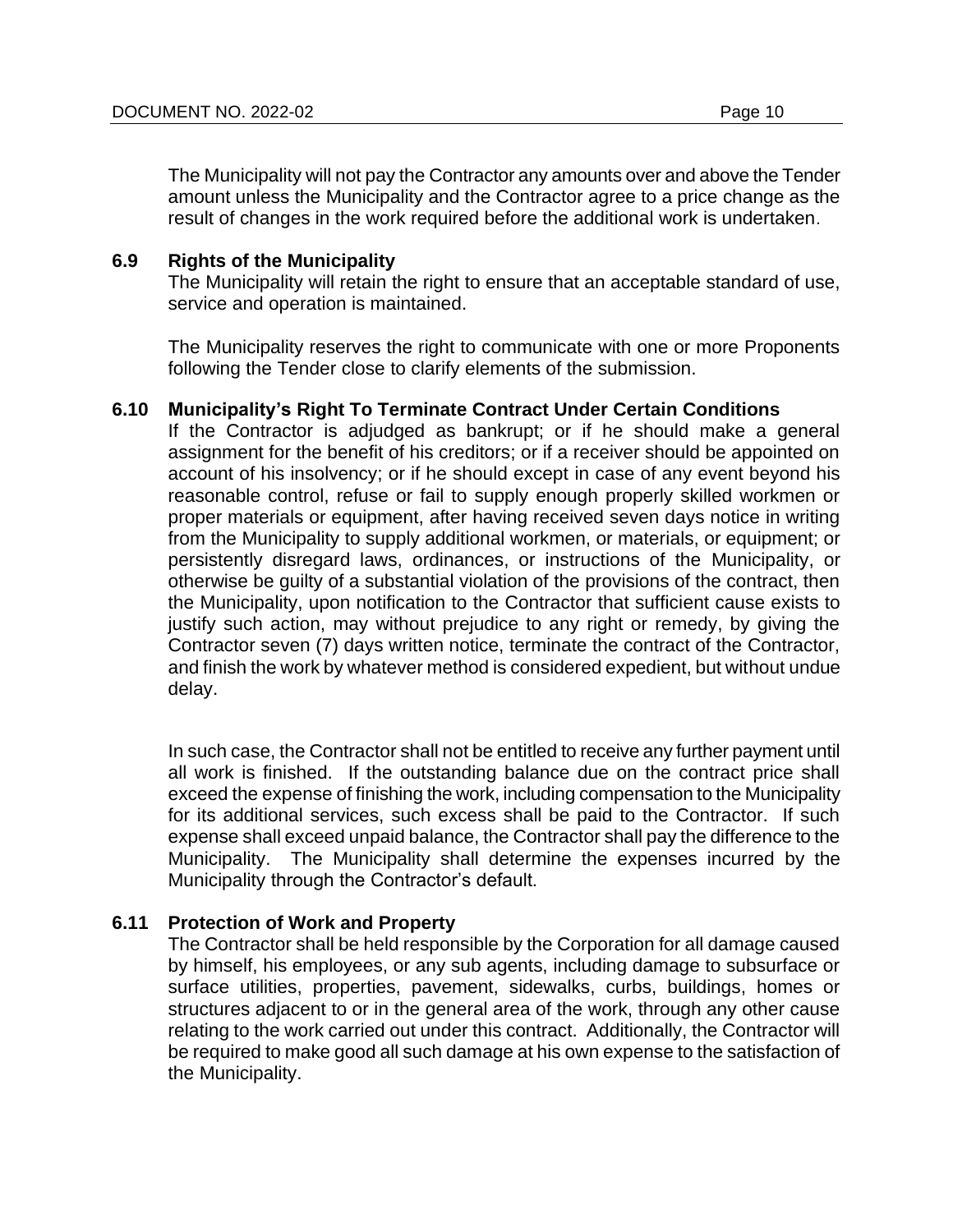The Contractor shall be fully responsible for ALL accidents arising by reason of execution or non-execution, or non-repairs of the said works, or by reason of any failure to comply with the requirements of this clause and shall fully indemnify the Municipality in respect thereof.

The Contractor shall conduct the work at all times, with the safety of employees on the job and the safety of the public in mind. All work shall be done in accordance with recognized safe working practices and all Government requirements applying to the work.

#### **6.12 Indemnification**

The Contractor will always indemnify and save harmless the Municipality, its agents and employees, against all actions, suits, claims and demands, which may be brought for any loss, costs, damages, changes or expenses whatsoever which may be sustained, incurred or paid by the Municipality, its agents or employees, by reason of the errors or omissions of the Contractor, in regard to this Tender or any contract which results there from, including any charges arising as a result of any health and safety violation on the part of the Contractor. The Contractor hereby grants to the Municipality full power and authority to settle any action, suit, claim or demand on such terms as the Municipality may deem advisable, and hereby covenants and agrees to pay the Municipality on demand all monies paid by the Municipality pursuant to any such settlement, together with the reasonable costs of the Municipality or its solicitor in defending or settling any such action, suit, claim or demand.

#### **6.13 Confidentiality**

The Contractor recognizes that it may, by the nature of the goods and services being provided to the Municipality, have access to confidential information. It is understood and agreed that the Contractor, its employees, agents, representatives and officers, (the " Contractor ") shall hold all information, whether confidential or not, in the strictest confidence.

The Contractor shall not disclose, nor permit by any act or failure to act the disclosure of, any information to any third party at any time during or after the term of its contract with the Municipality. Nor will the Contractor use any information however obtained as a result of performing duties for the Municipality for its own commercial, financial, or personal advantage. The Contractor also acknowledges that it may be held both criminally and civilly responsible for any breach of confidentiality.

#### **6.14 Execution of Work**

The Contractor shall diligently prosecute his work on this Contract to completion on, or before, the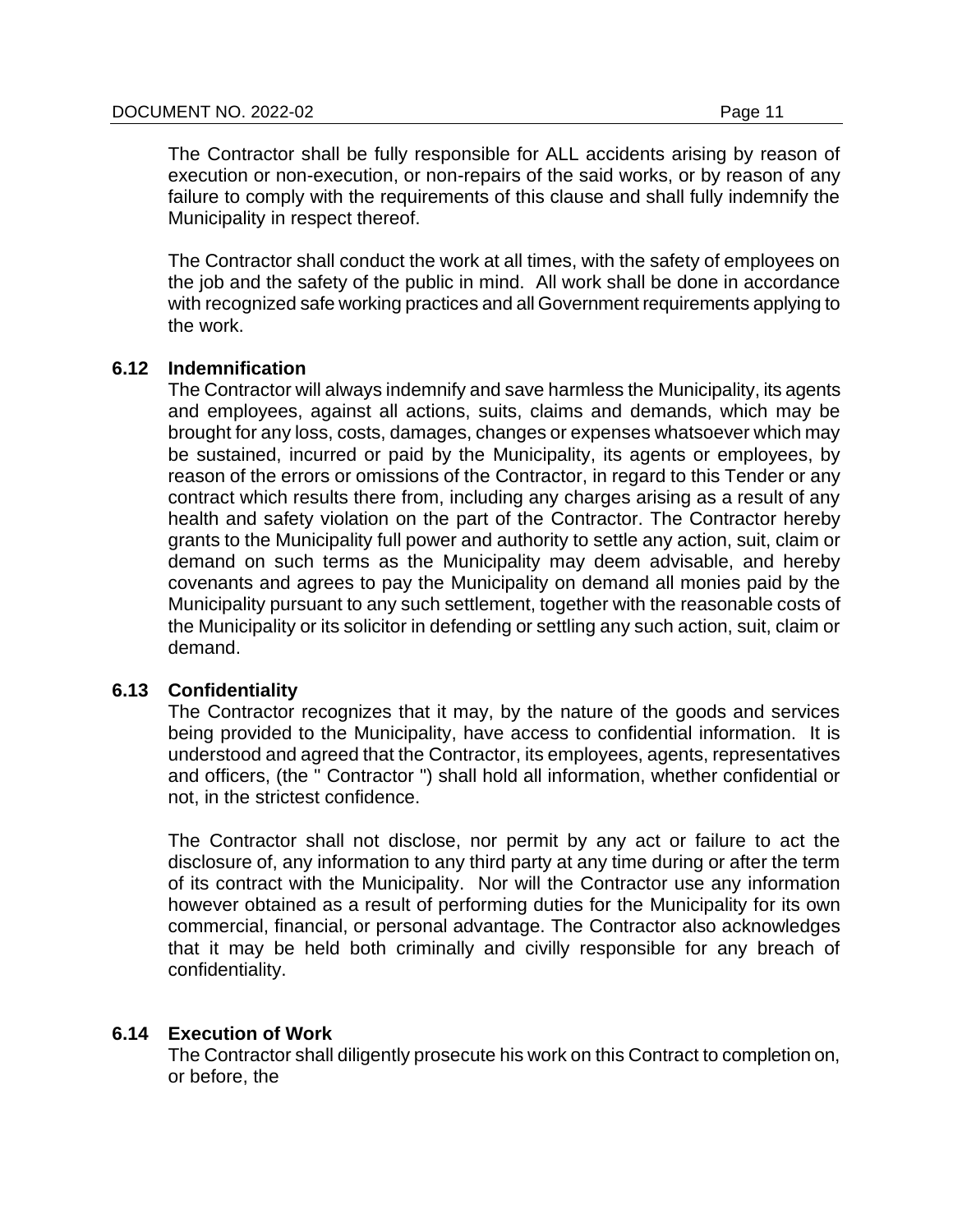#### *AUGUST 31, 2021*

The whole work shall be completed to the satisfaction of the Municipality. If the Contractor fails to perform the Work as required on any particular date, the Municipality at its discretion may have others do the work and charge the Contractor. See **Section 1.6 in Sample Contract.**

#### **6.15 Conflict of Interest**

The Contractor covenants that the Work will be undertaken without a conflict of interest and that during the course of the Work, the Contractor shall not undertake any work for any other client, which would result in a conflict of interest, without the prior written consent of the Municipality.

#### **6.16 Insurance**

#### **6.16.1 Liability Insurance**

The Contractor shall procure and maintain Comprehensive General Liability Insurance, which shall:

- a. Have a limit of liability of not less than **two million dollars (\$2,000,000)** inclusive for any one occurrence;
- b. Include insurance against liability for bodily injury and property damage caused by vehicles or equipment owned by the Contractor;
- c. Be endorsed to provide that the policies will not be altered, cancelled or allowed to lapse without thirty (30) days prior written notice to the Municipality;
- d. Name the "Corporation of the Township of Tudor and Cashel" as an additional insured party; and
- e. Contain a cross-liability clause.

The insurance company must be satisfactory to the Municipality.

The Contractor shall pay for all premiums and expense incurred with the insurances.

#### **6.16.2 Vehicle Insurance**

The Contractor shall maintain adequate vehicle insurance in the amount of **two million dollars (\$2,000,000)** for any and all Company vehicles as applicable to be used in the provision of the Contract requirements.

#### **6.16.3 Proof of Insurance**

The Proponent shall provide proof of insurance, as required in **Section 6.16.1, and 6.16.2** with their Tender.

In the event that satisfactory proof of insurance cannot be provided, a letter from the Proponent's insurance company confirming that the Proponent will be able to obtain the required insurance will suffice.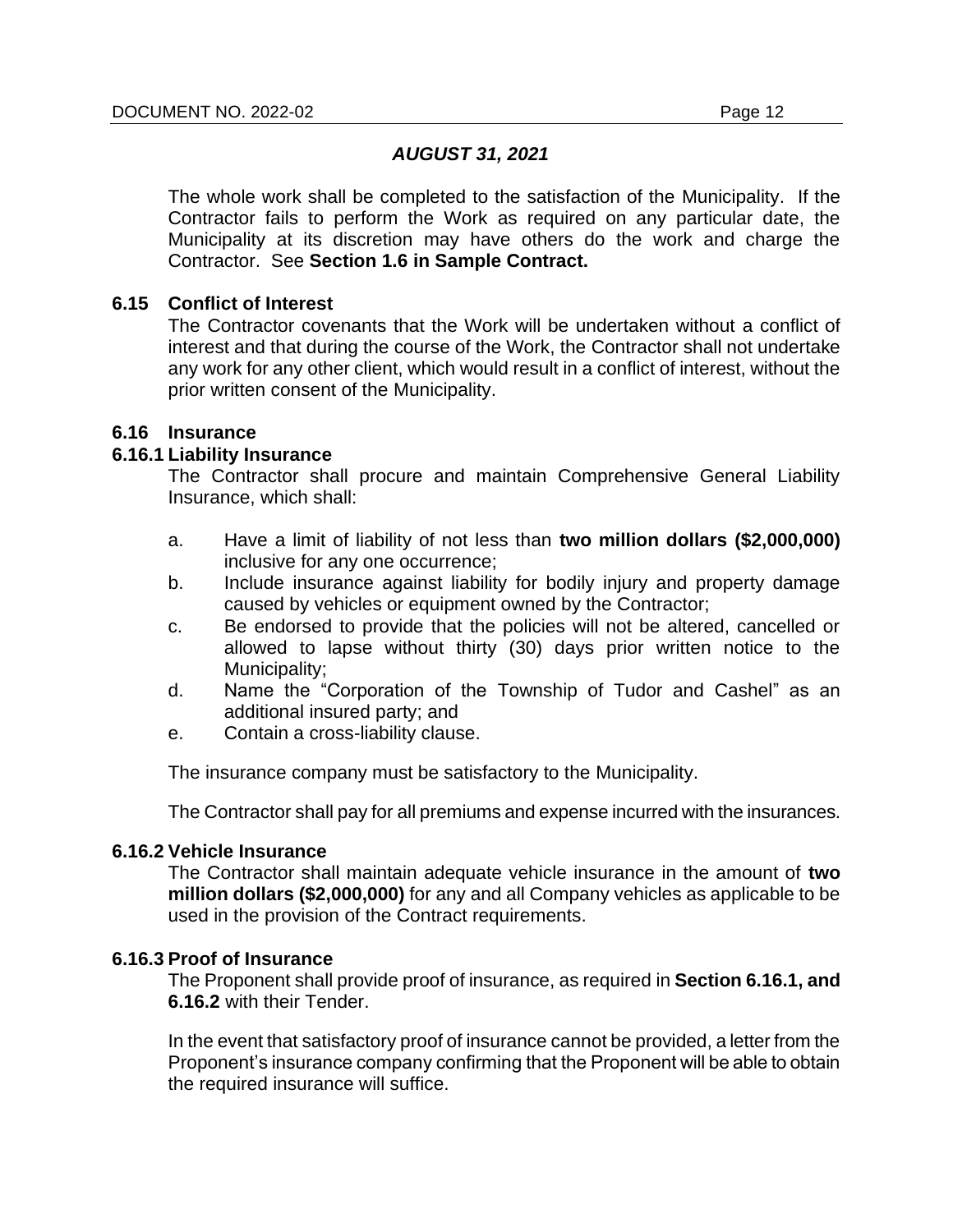#### **6.16.4 Certificate of Insurance**

Prior to the start of any work, the Contractor shall file with the Municipality, together with the signed contract documents, a Certificate of Insurance, clearly stating that the insurance complies with all the requirements listed in **Section 6.16.1, and 6.16.2.**

**If the Contractor does not provide the Certificate of Insurance as herein requested, the Contract may be terminated and will be awarded to the next qualified Proponent.**

#### **6.17 Workplace Safety and Insurance Act/Employment Insurance**

It is the Contractor's responsibility to ensure that the Municipality is always in possession of a valid and current "Certificate of Clearance".

The Contractor must furnish the Municipality with a valid and current "Certificate of Clearance" from the WSIB upon the awarding of the contract. The Municipality will not execute the contract in the absence of a valid and current "Certificate of Clearance".

#### **If the Contractor does not provide a copy of a valid and current Certificate of Clearance as herein requested, the Contract may be terminated and may be awarded to the next qualified Proponent.**

Payments to the Contractor will not be made by the Municipality if the "Certificate of Clearance" supplied to the Municipality is no longer valid and current.

The Contractor, at its sole expense, shall be responsible for providing: (1) all benefits and contributions required pursuant to the **Workplace Safety and Insurance Act**, and other applicable law, including but not limited to the **Employment Insurance Act**, to its employees; and (2) the payment of other incidental expenses to its employees.

#### **6.18 Workplace Hazardous Materials Information Systems ("WHMIS")**

The Contractor shall provide the Municipality with Material Safety Data Sheets ("MSDS") for all WHMIS products used for this Contract. A copy of these MSD Sheets must be available at the site at all times for the duration of the Contract.

#### **6.19 The Occupational Health and Safety Act**

The Contractor shall comply with all conditions and regulations of the **Occupational Health and Safety Act, 1990** and Regulations for construction projects and amendments thereto, any other Federal or Provincial Statute or Local By-Law concerning safety or any other phase of his work on this contract.

#### **6.20 Loss and Damage**

The Municipality will not in any manner be answerable or accountable for any loss or damage that shall or may happen to the said work, or any part or parts thereof respectively, or for any of the materials or other things used and employed in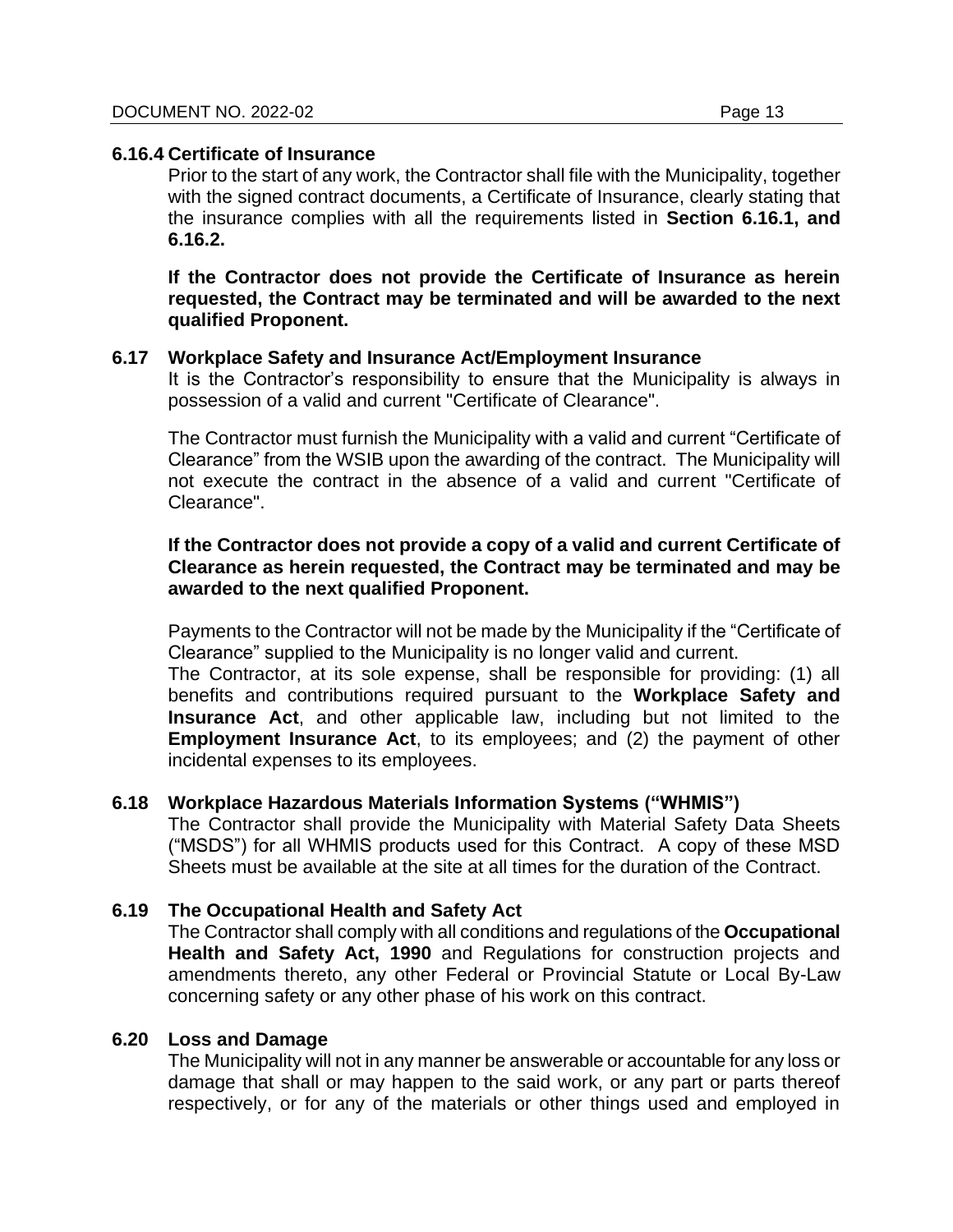finishing and completing the work or for any injury to any person or persons, either workers or the public, or for any damage to the adjoining property. The Contractor will properly guard and make good all damage which may arise or be occasioned by any cause connected with the contract, or the work done by the Contractor, and will indemnify and keep indemnified the Municipality against the same, until the completion of all the work required.

#### **6.21 Tools and Equipment**

All equipment, tools, supplies, etc. delivered to the job site by the Contractor, prior to, during, or after carrying out the work, will be the responsibility of the Contractor.

#### **6.22 Approvals**

It shall be the Contractors' responsibility to ensure that they are in compliance with all Provincial and Federal legislation and regulations that pertain to the type of work being carried out under this contract.

#### **6.23 Safety Requirements**

The Contractor must ensure that, during the performance of the work outlined in the Contract, their personnel are equipped with and wear the necessary safety apparel, including headgear, footwear and other equipment as appropriate and in compliance with the latest written legislation.

#### **6.24 Co-ordination of Services**

The Contractor will be responsible for coordinating the response to, and involvement of, all other required services or facility suppliers, including but not limited to, Hydro, Telephone as required.

#### **6.25 Holdback and Payment**

Every payment, including progress draws, made by the Municipality to the Contractor shall be subject to a ten percent (10%) holdback. Upon completion of all Work covered by the Contract to the satisfaction of the Municipality, the Contractor shall be paid a sum equal to ninety percent (90%) of the Contract price. The remaining ten percent (10%) of the Contract (the "Statutory Holdback") price shall be paid when the Contractor has satisfied the Municipality that all bills for wages, materials and all other liabilities in connection with the Contract have been met.

#### **6.26 Contract**

The Contractor agrees that they will execute a Contract (see **Attachment 1** – **Sample Contract**) with the required number of copies and return them to the Municipality, **within ten (10) business days** along with:

- a. All required Certificates of Insurance;
- b. Articles of incorporation and a copy of any amendments thereto;
- c. Other required documentation as per this RFT.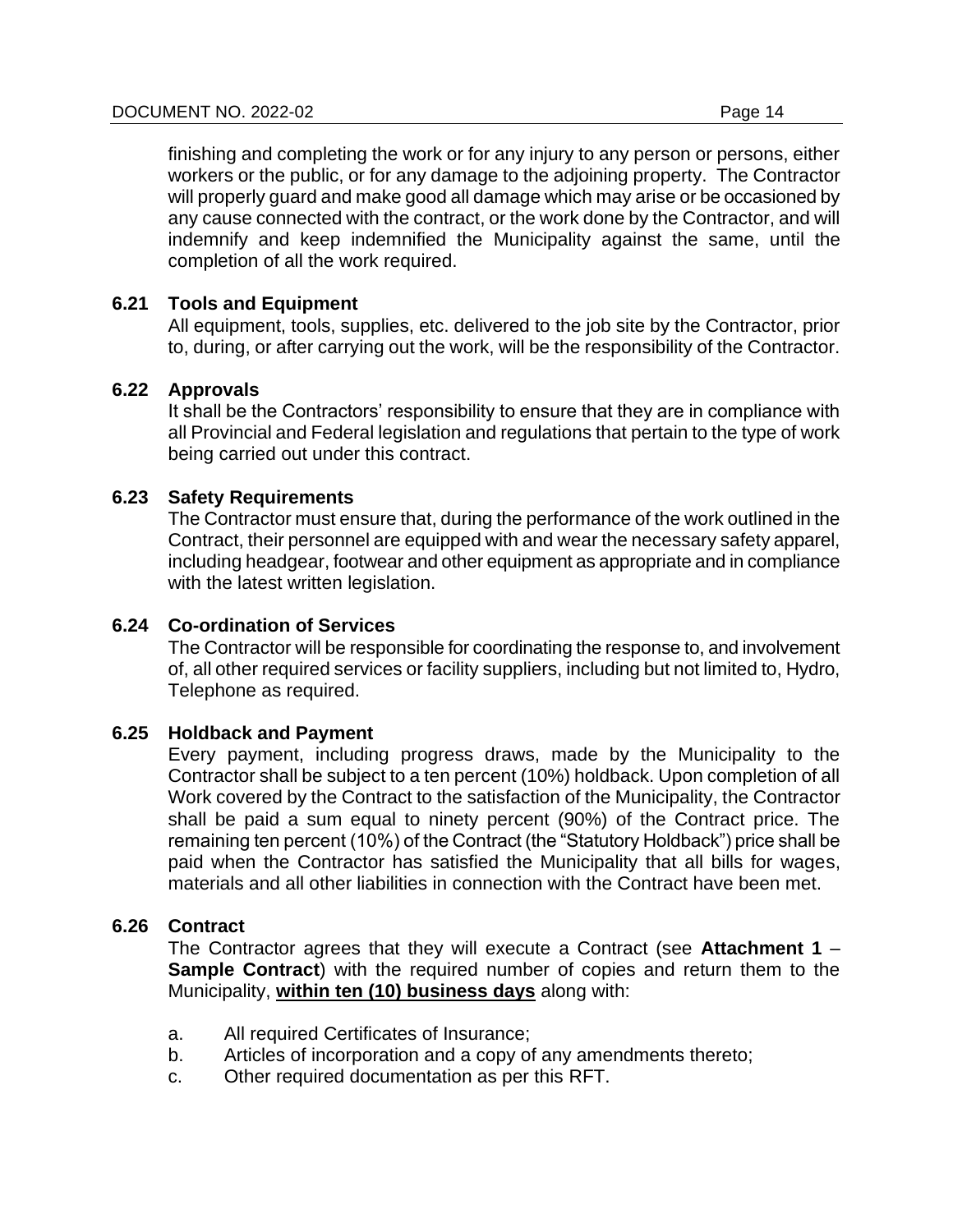**In the event that the Contractor fails to execute the Contract in accordance with the foregoing requirements, the Contractor agrees that the Municipality may at its discretion, enter into a contract with the next qualified Proponent.**

# **7.0 TENDER DETAILS AND SPECIFICATIONS**

#### **7.1 Introduction**

The purpose of this Tender is to solicit bids for the supply, hauling and spreading of 5/8" crushed stone from a quarry source onto unpaved roads within the Municipality and stock pile remainder will be picked up by Municipal Trucks. Approximate quantity, **8,000 metric tonnes**.

#### **7.2 The Areas**

| Area 1: | Roads in the Millbridge area in Tudor and Cashel |
|---------|--------------------------------------------------|
|         | <b>Township</b> - 6000 tonnes                    |
| Area 2: | Roads in the Gunter area in Tudor and Cashel     |
|         | <b>Township</b> $-1500$ tonnes                   |

#### **Stock pile of 500 tonne picked up by municipality.**

#### **Each Proponent must visit the site and satisfy themselves as to the location, conditions and constraints of the area in question.**

Submission of a Tender by the Proponent is evidence that such visit has been conducted and the Proponent is aware of all limitations and restrictions of the site.

If selected as the Contractor, the Proponent agrees not to submit a specific claim for compensation due to adverse soil conditions and natural conditions, or any adverse general or local conditions.

#### **7.3 Materials**

The Contractor is advised that the following laboratory analysis must be provided by the Contractor for the product to be supplied and utilized under this Contract of which must be completed by a CCIL certified laboratory in conformance with OPSS 1010. The required testing shall be provided before delivery;

- Two (2) LS-602 sieve analysis of aggregate
- Two (2) LS-618 resistance of course aggregates to degradation by abrasion in the micro-deval apparatus.
- Two (2) LS-619 resistance of fine aggregate to degradation by abrasion in the micro-deval apparatus.
- Two (2) LS-703/704 liquid limit, plastic limit, and plasticity index of soils.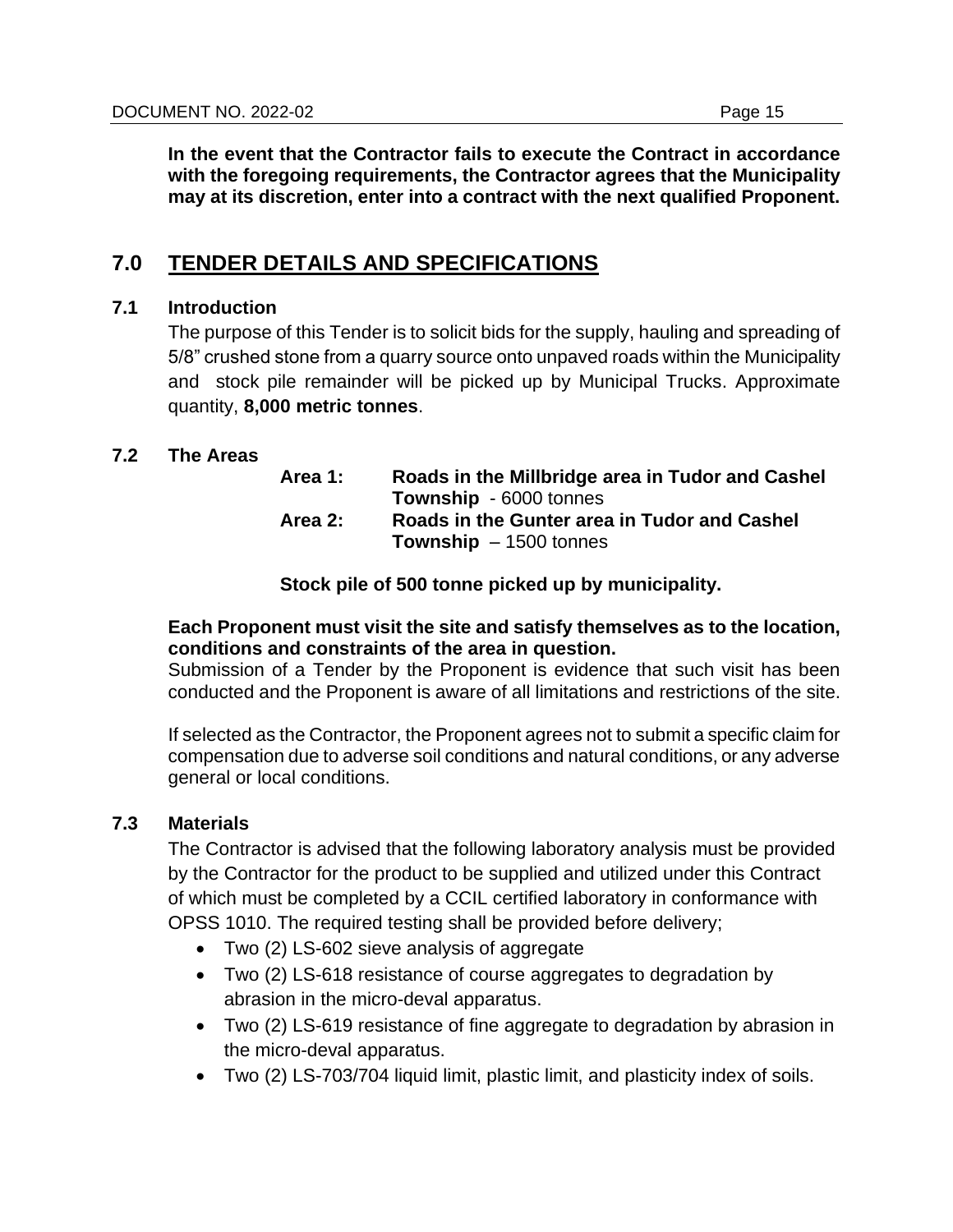The contract administrator retains the right to complete additional testing analysis, the Contract Administrator will advise if the source is approved for utilization on the contract. The contractor is advised that only quarried aggregate will be permitted to be utilized for this contract.

### **7.4 Weigh Scales**

The Contractor shall provide weigh scales of sufficient capacity and dimension so as to fully contain the loaded vehicle in one setting, and so as to permit weighing of the entire load in one operation.

The Contractor shall have the weigh scales officially tested and approved prior to use on the Contract, and shall ensure their accuracy at all times. The Contractor shall provide evidence of the accuracy of the weigh scales upon request.

The Contractor shall provide a competent employee to operate the scales, and this employee shall accurately record all weights and submit to the foreman at the end of each working day.

#### **7.5 Methodology**

Granular material shall be spread in a uniform layer in locations within the Municipality as directed by the Roads Superintendent.

# **8.0 TO INCLUDE IN TENDER**

#### **8.1 Tender Format**

The Proponent shall provide the information requested below to support the scope of work. Note that the required information must be clear and concise and, therefore, should not exceed ten (10) single-sided pages in total length, excluding information relating to the Proponent contact information, profile and **Appendices A to D**. **The Tender must be organized with headings and order of presentation as listed below.**

#### **8.2 Acknowledgements**

The Proponent shall provide completed **Appendix A – Acknowledgements,** confirming any addenda received.

#### **8.3 Pricing and Completion Schedule**

The Proponent shall provide completed **Appendix B – Pricing and Completion Schedule,** providing the firm price for supply, delivery and installation, in Canadian Funds, at the Township of Tudor and Cashel, H.S.T. extra.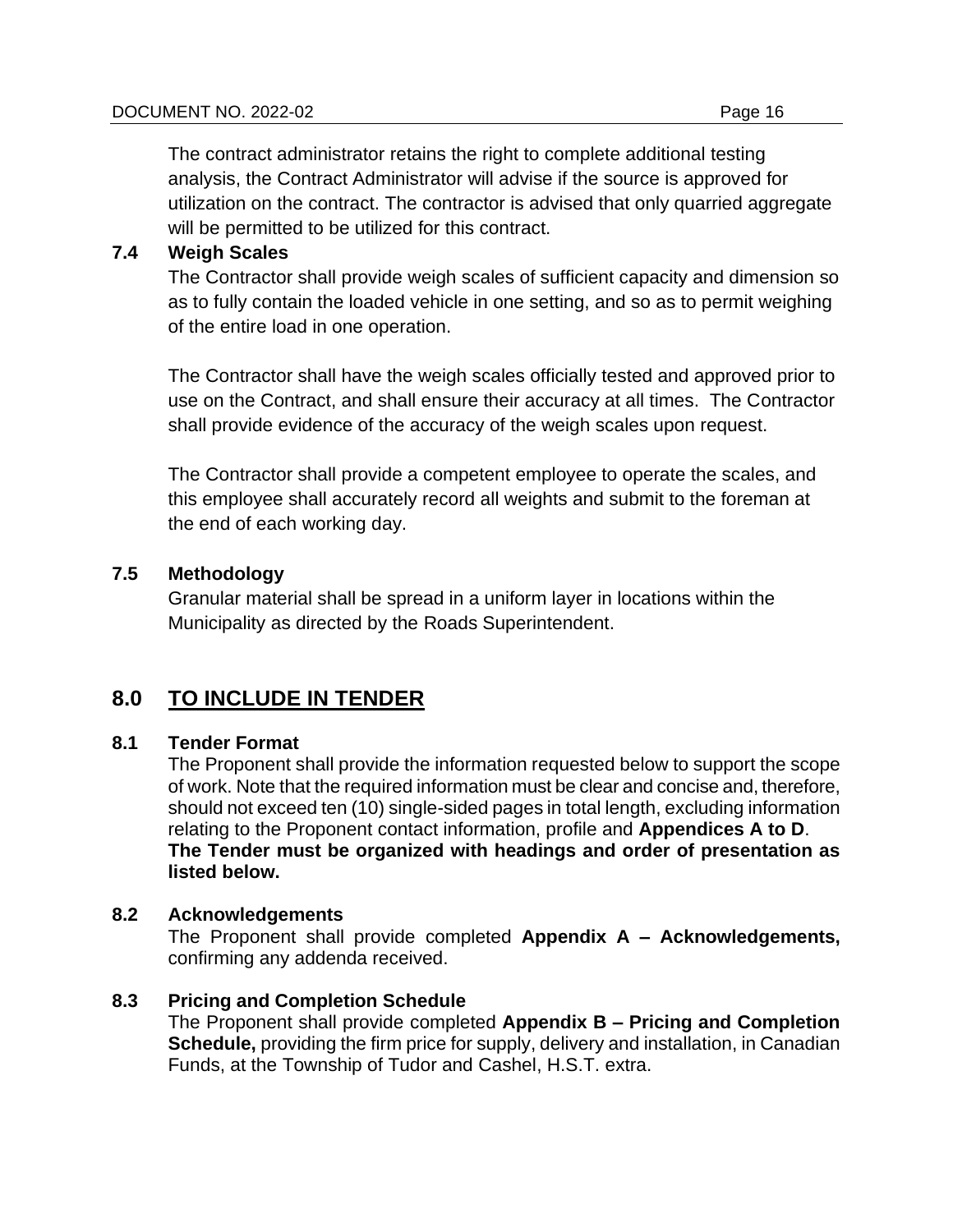The Proponent shall provide their GST registration number, or indicate if they operate as a Small Trader with the Federal Government.

The Proponent shall provide a completion schedule in **Appendix B**.

Prices shall remain firm for a period of 120 days from the date of the Tender Closing.

#### **8.4 Subcontractors**

The Proponent shall provide the completed **Appendix C - Subcontractors** including a description of the work components each will provide.

#### **8.5 References**

The Proponent shall provide completed **Appendix D – References** – providing a list of not less than **three (3) references for work completed within the last five years**, and that may be contacted by Municipal staff.

The Municipality reserves the right to contact any or all of the supplied references and may disqualify Proponents who have been given negative performance/service and/or quality ratings by supplied references or other references contacted.

#### **8.6 Company Profile**

The Proponent shall clearly identify full name, addresses, phone numbers, fax numbers, and email of the Company. The Tender should also identify the individual authorized as a signing authority to negotiate the Tender in the event the Proponent is selected.

#### **8.7 Meets Specifications**

The Proponent shall provide sufficient details that provide confirmation that all equipment and work meets the requirements of **Sections 7.0.**

**Failure by the Proponent to provide such confirmation may result in rejection of the Tender as null and void.**

#### **8.8 Other Mandatory Documents To Include**

- a. Proof of insurance (see **Section 6.16.4**)
- b. Proof of WSIB

#### **9.0 Project Schedule**

This project is on a tight timeline, and must adhere to the following schedule as closely as possible:

RFT Issue **April 20, 2022** Closing date of RFT May 18, 2022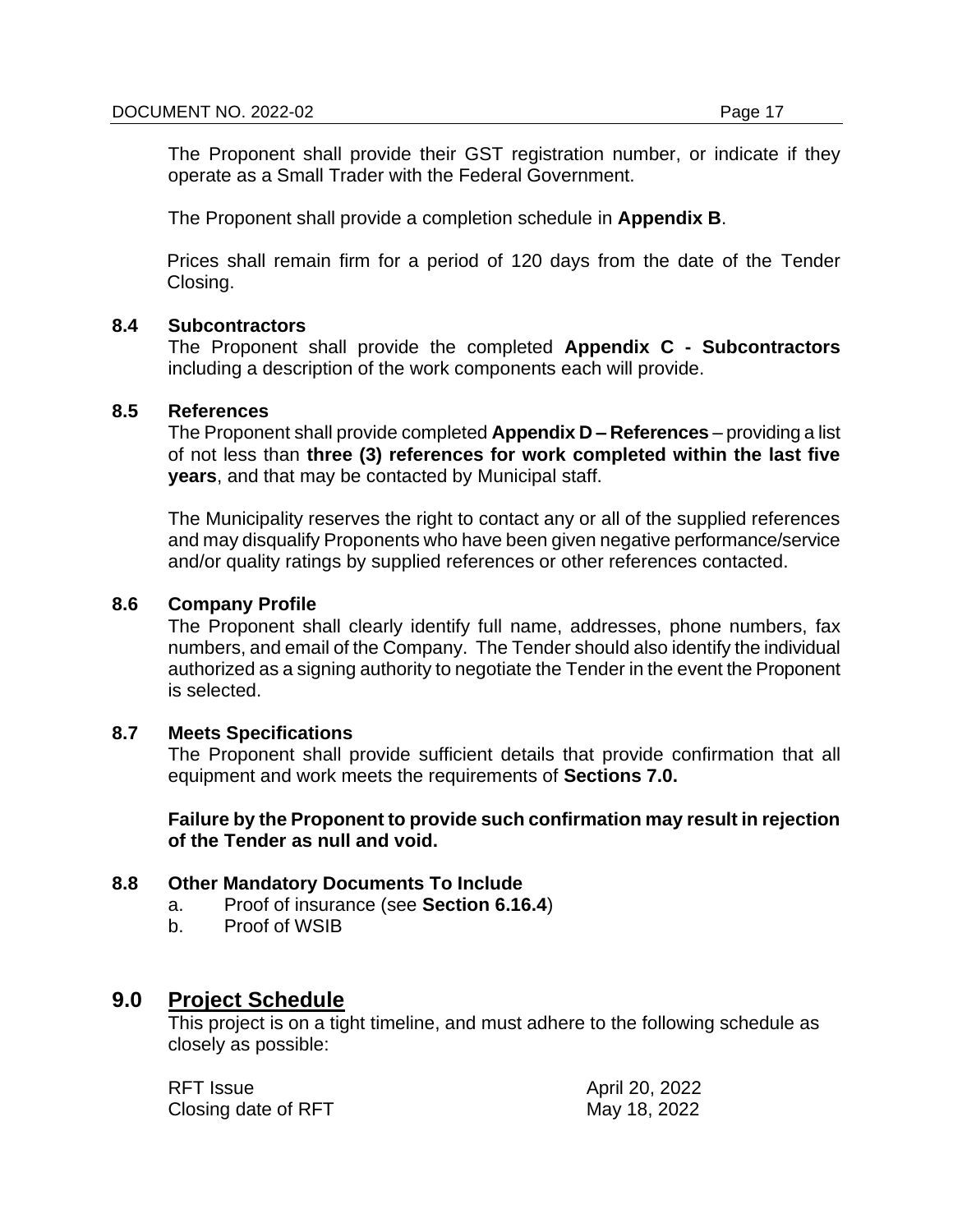Initial Completion **July 28, 2022** 

#### **9.1 Award of Contract**

Contract award shall be communicated by written notification from the Municipality to the successful Proponent, if any.

The Proponent acknowledges that the Municipality shall have the right to reject any, or all, Bids for any reason, or accept any Bid, which the Municipality in its sole unfettered discretion deems most advantageous to itself. The lowest, or any, Bid shall not necessary be accepted. All Awards are subject to the approval of Council (if applicable) and the available of funds budgeted.

# **10.0 ERRORS AND OMISSIONS**

It is understood and agreed that this RFT includes specific requirements and specifications. The Municipality shall not be held liable for any errors or omissions in any part in this RFT.

Nothing in the RFT is intended to relieve the Proponent from forming their own opinions and considerations with respect to the matters addressed in the RFT. There will be no consideration of any claim after submission of Tenders, that there is a misunderstanding with respect to the conditions imposed by the contract.

# **11.0 TENDER CHECKLIST**

The Proponent is responsible for ensuring that the submission is complete, by providing the following in a sealed envelope:

#### **11.1 One (1) original to include:**

- a. All addenda issued, with original signatures; and
- b. All documentation to address **Section 8.0 "To Include in Tender".**

#### **11.2 Two (2) copies of the following:**

**a.** All documentation to address **Section 8.0** (may be photocopies).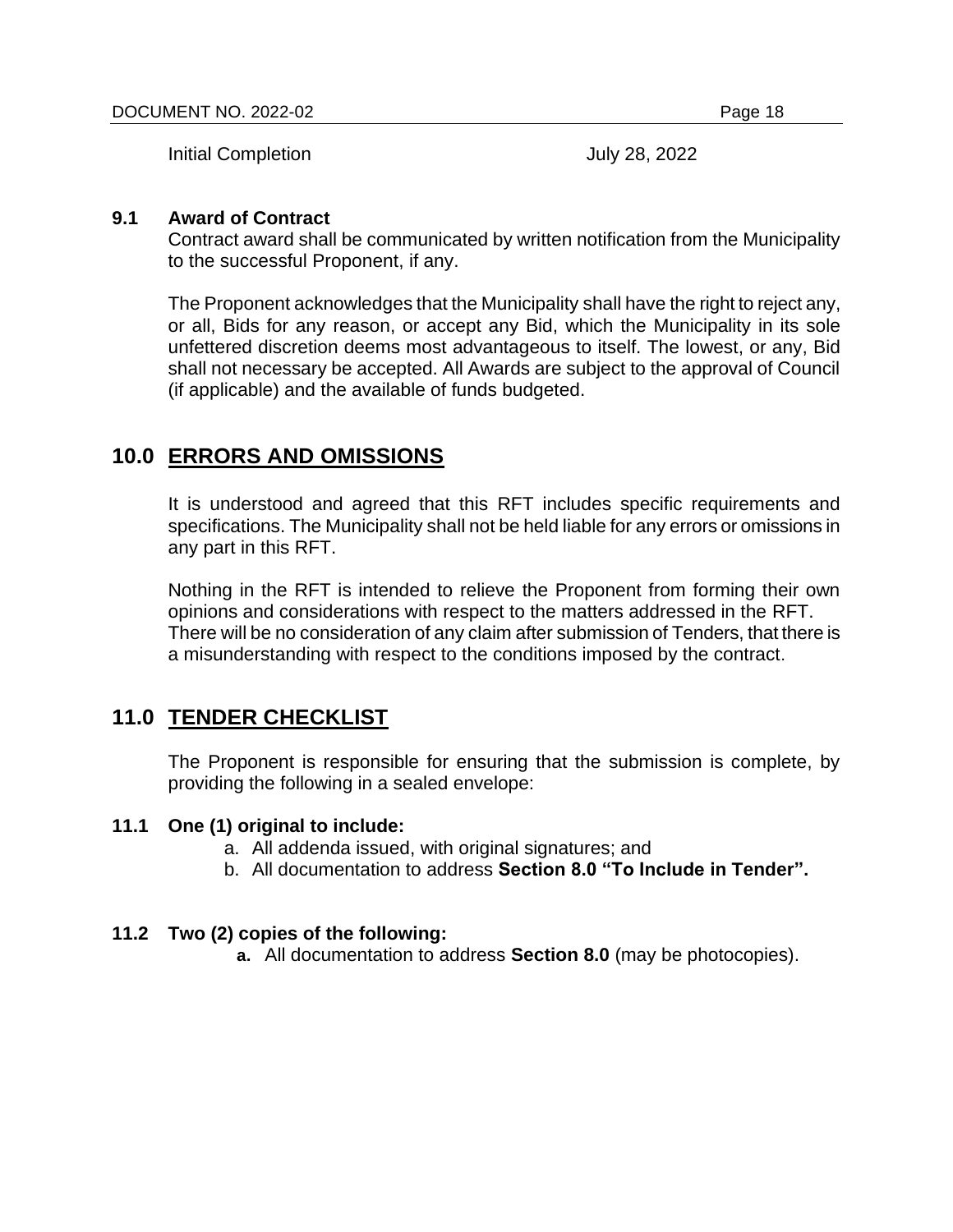#### **Attachment 1**

# **SAMPLE CONTRACT**

**The Township of Tudor and Cashel requires the supply of labour, material, equipment and performing all work on the project.**

**THIS AGREEMENT** dated the day of 2022

**BETWEEN**

**THE CORPORATION OF THE TOWNSHIP OF TUDOR AND CASHEL** (the "Municipality")

#### **AND**

#### **XXXXXXXXX Company**

(the "Contractor")

**WHEREAS** the Municipality desires the supply, hauling and spreading of 5/8" crushed stone from a quarry source onto unpaved roads within the Municipality, the remainder will be pick up by the Municipality. The Township of Tudor and Cashel hereinafter called the "Project"

**AND WHEREAS** the Contractor has agreed to furnish all required professional services in connection with the Project;

**NOW THEREFORE WITNESSETH** that in consideration of the covenants contained herein, the Municipality and the Contractor mutually agree as follows:

#### ARTICLE 1 - GENERAL CONDITIONS

1.1 Retainer

The Municipality hereby retains the services of the Contractor in connection with the Project and the Contractor hereby agrees to provide the services described herein under the general direction and control of the Municipality.

In this Contract, the word Contractor shall mean professionals and other specialists engaged by the Municipality directly and whose names are party to this Contract.

1.2 Services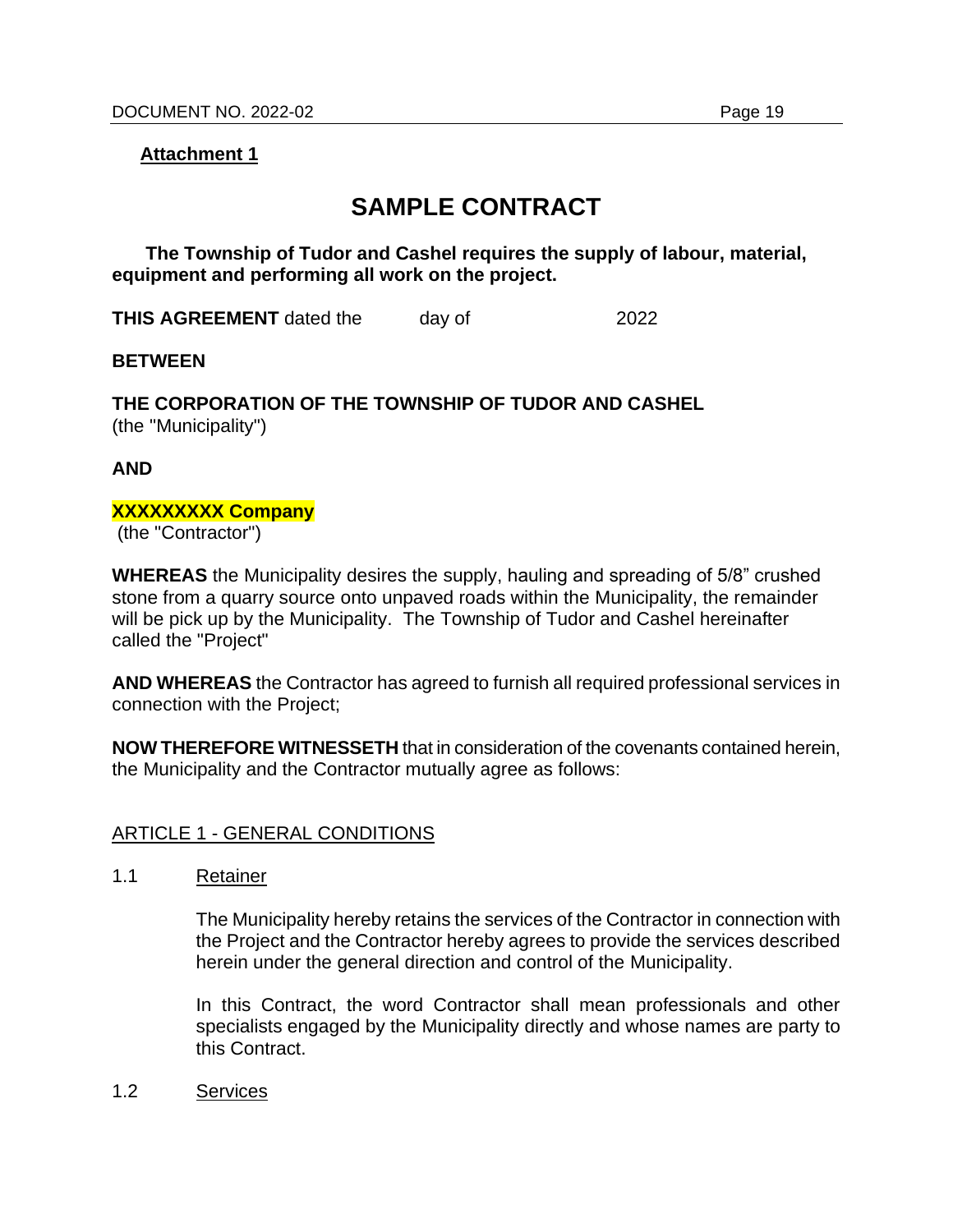The services to be provided by the Contractor and the Municipality for the Project are set forth in Article 2, as supplemented pursuant to Section 1.22, and such services as changed, altered or added to under Section 1.6 are hereinafter called the "services".

#### 1.3 Compensation

The Municipality shall pay the Contractor in accordance with the provisions set forth in Article 3.

#### 1.4 Staff and Methods

The Contractor shall use current state of the art principles and shall skilfully and competently perform the Services and shall employ only skilled and competent staff who will be under the supervision of a senior member of the Contractor's staff with the approval of the Municipality. The Contractor shall have the prior agreement of the Municipality before making any changes to the staff list after commencement of the Project.

#### 1.5 Changes and Alterations and Additional Services

- a) The Municipality, in consultation with the Contractor, may in writing, at any time after the execution of this Contract, delete, extend, increase, vary or otherwise alter the Services required under this Contract.
- b) In the event that the Municipality increases the overall Services required, the Municipality shall where appropriate, pay the Contractor for the additional service based on an approved Change Order in accordance with Article 3 of the Contract.
- c) In the event that the Municipality decreases the overall Services required under this Contract, the Municipality may reduce the amounts prescribed, at its sole discretion, in accordance with Article 3 of this Contract.

#### 1.6 Suspension or Termination

The Municipality may at any time for non performance or not complying with the agreed work schedules by notice in writing to the Contractor suspend or terminate the services or any portion thereof at any stage of the undertaking. Upon receipt of such written notice, the Contractor shall perform no further Services other than those reasonably necessary to close out their Services. In such an event, the Contractor shall be entitled to payment for work related to the close out of services in accordance with Subsection 3.1.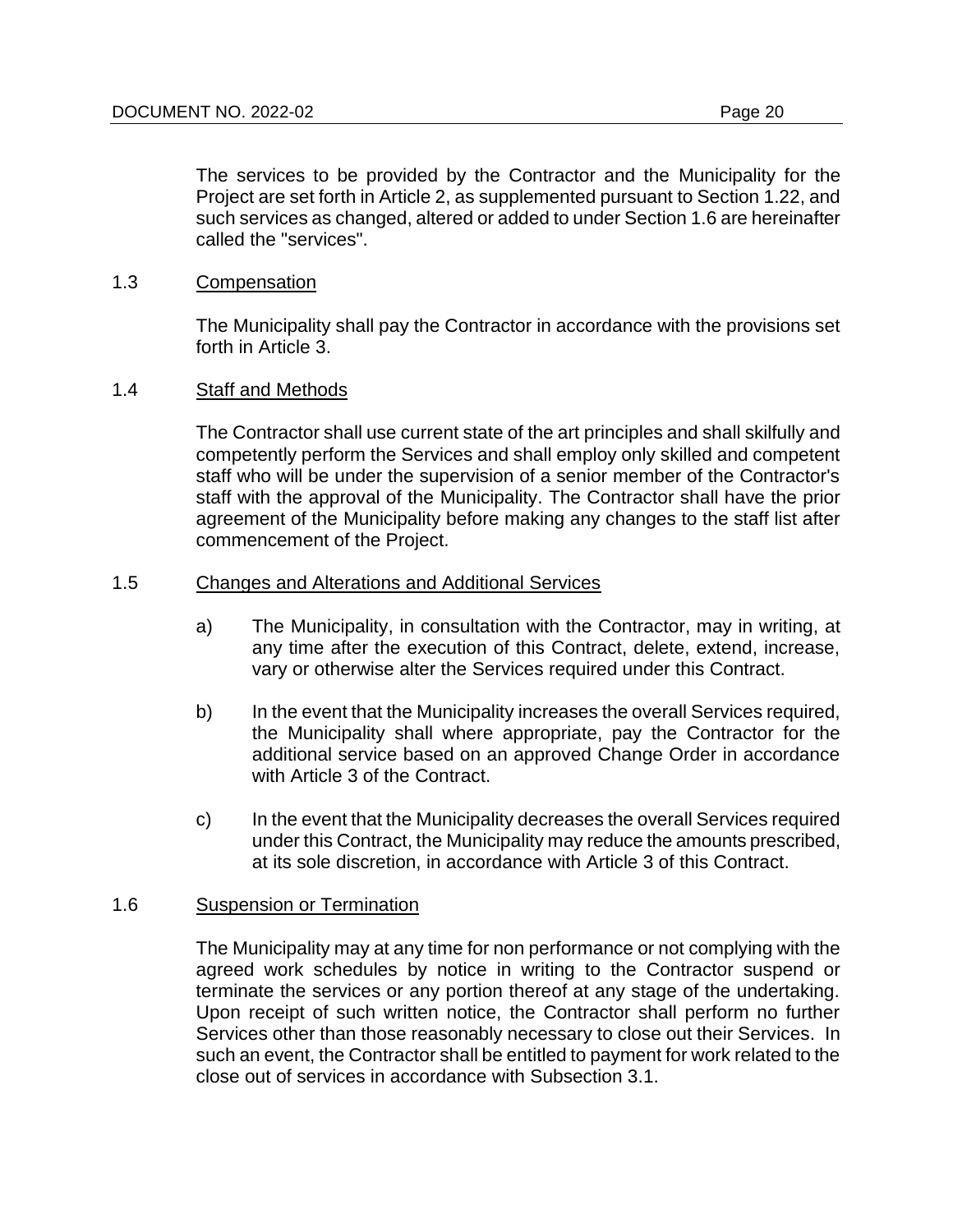If the Contractor is practising as an individual and dies before their services have been completed, this Contract shall terminate as of the date of their death, and the Municipality shall pay for the services rendered and disbursements incurred by the Contractor to the date of such termination.

#### 1.7 Indemnification

The Contractor shall indemnify and save harmless the Municipality, their employees, officers and agents from and against all claims, actions, losses, expenses, costs or damages of every nature and kind whatsoever which the Municipality, their employees, officers or agents may suffer as a result of the negligence of the Contractor, their employees, officers or agents in the performance of this Contract.

#### 1.8 Insurance

a) Comprehensive Commercial General Liability and Automobile Insurance

The Contractor shall maintain insurance for the duration of the contract. Coverage shall consist of a comprehensive Commercial General Liability policy covering public liability and property damage insurance acceptable to the Municipality in an amount not less than \$2,000,000.00 and automobile insurance for both owned and non-owned vehicles to be used by the Contractor during its delivery of the services in an amount not less than \$2,000,000.00. The Commercial General Liability policy shall name the Municipality as an additional insured and contain a cross-liability clause there under and the Contractor shall forward proof of insurance as the Municipality may direct.

b) Change in Coverage

It is understood and agreed that the coverage provided by these policies will not be changed or amended in any way nor cancelled by the Contractor until (30) days after written notice of such change or cancellations has been personally delivered to the Municipality.

#### 1.9 Contracting for Construction

Neither the Contractor nor any person, firm or corporation associated or affiliated with nor subsidiary to the Contractor shall submit a Tender for the construction of the Project, or have an interest either directly or indirectly in the construction of the Project.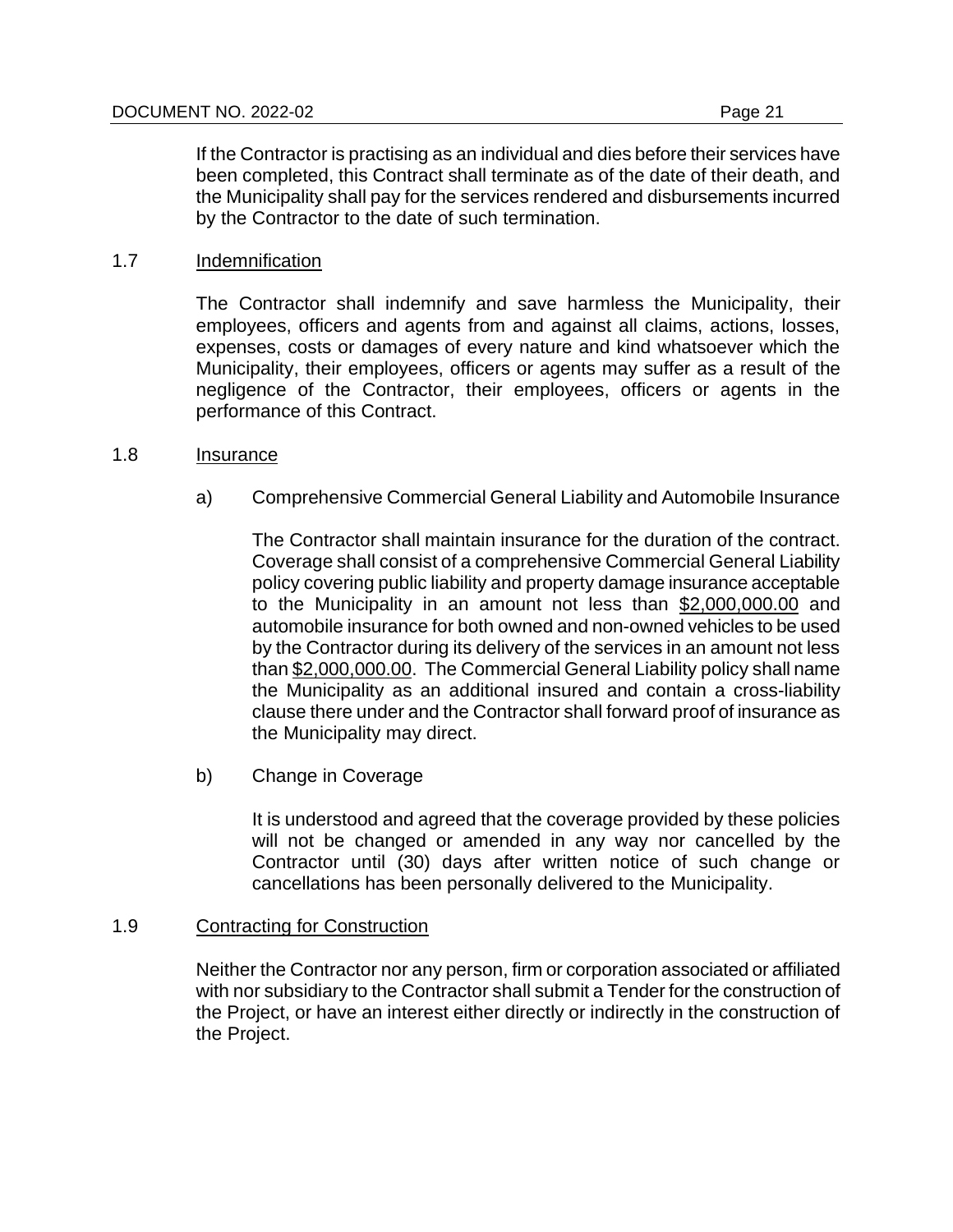#### 1.10 Assignment

Neither party may assign this Contract without the prior consent in writing of the other.

#### 1.11 Previous Contracts

This Contract supersedes all previous contracts, agreements, arrangements or understandings between the parties whether written or oral in connection with or incidental to the Project.

#### 1.12 Approval by Other Authorities

Unless otherwise provided in this Contract, where the work of the Contractor is subject to the approval or review of an authority, department of government, or agency other than the Municipality, such applications for approval or review shall be the responsibility of the Contractor, but shall be submitted through the offices of the Municipality and unless authorized by the Municipality in writing, such applications for approval or review shall not be obtained by direct contact by the Contractor with such other authority, department of government or agency.

#### 1.13 Inspection

The Municipality, or persons authorized by the Municipality, shall have the right, at all reasonable times, to inspect or otherwise review the Services performed, or being performed, under the Project and the premises where they are being performed.

#### 1.14 Publication

The Contractor agrees to obtain the consent in writing of the Municipality before publishing or issuing any information regarding the Project.

#### 1.15 Confidential Data

The Contractor shall not divulge any confidential information communicated to or acquired by them, or disclosed by the Municipality in the course of carrying out the services provided for herein. No confidential information shall be used by the Contractor on any other project without the approval in writing of the Municipality.

#### 1.16 Time

The Contractor shall perform the Services expeditiously to meet the requirements of the Municipality and shall complete any portion or portions of the services in such order as the Municipality may require and the Municipality shall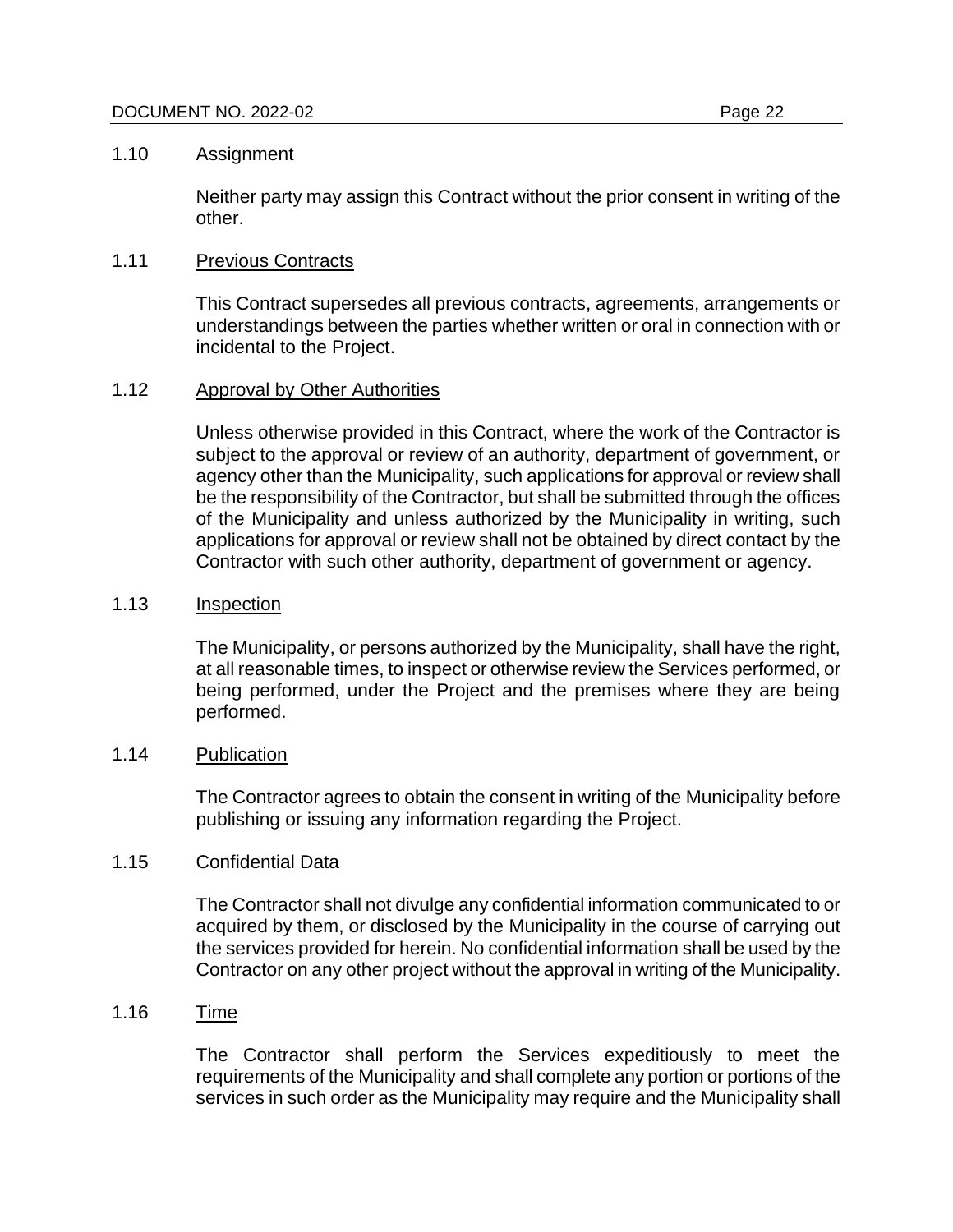have the right to take possession of and use any completed or partially completed portions of the Work notwithstanding any provisions expressed or implied to the contrary.

The Municipality shall give due consideration to all designs, drawings, plans, specifications, reports, tenders, Tenders and other information submitted by the Contractor, and shall make any decisions which they are required to make in connection therewith within a reasonable time so as not to delay the work of the Contractor.

#### 1.17 Schedules

#### 1.17.1 Preparation of Schedule of Request for Payment, Schedule of Progress

The 5/8 crushed stone shall be hauled and spread evenly on unpaved roads using belly dump trailer whenever possible at the following locations:

| Location                                                      | <b>Estimated Quantity</b> |
|---------------------------------------------------------------|---------------------------|
|                                                               | (in tonnes)               |
| Roads in Millbridge Area                                      | 6,000                     |
| <b>Roads in the Gunter Area</b>                               | 1,500                     |
| The remaining material will be picked up by the municipality. | 500                       |
| <b>ESTIMATED TOTAL QUANTITY:</b>                              | 8,000                     |

#### **The Contractor shall diligently prosecute his work on this Contract to completion on, or before, the**

#### *August 31, 2022***.**

Every payment, including progress draws, made by the Municipality to the Contractor shall be subject to a ten percent (10%) holdback. Upon completion of all Work covered by the Contract to the satisfaction of the Municipality, the Contractor shall be paid a sum equal to ninety percent (90%) of the Contract price. The remaining ten percent (10%) of the Contract (the "Statutory Holdback") price shall be paid when the Contractor has satisfied the Municipality that all bills for wages, materials and all other liabilities in connection with the Contract **have** have been met.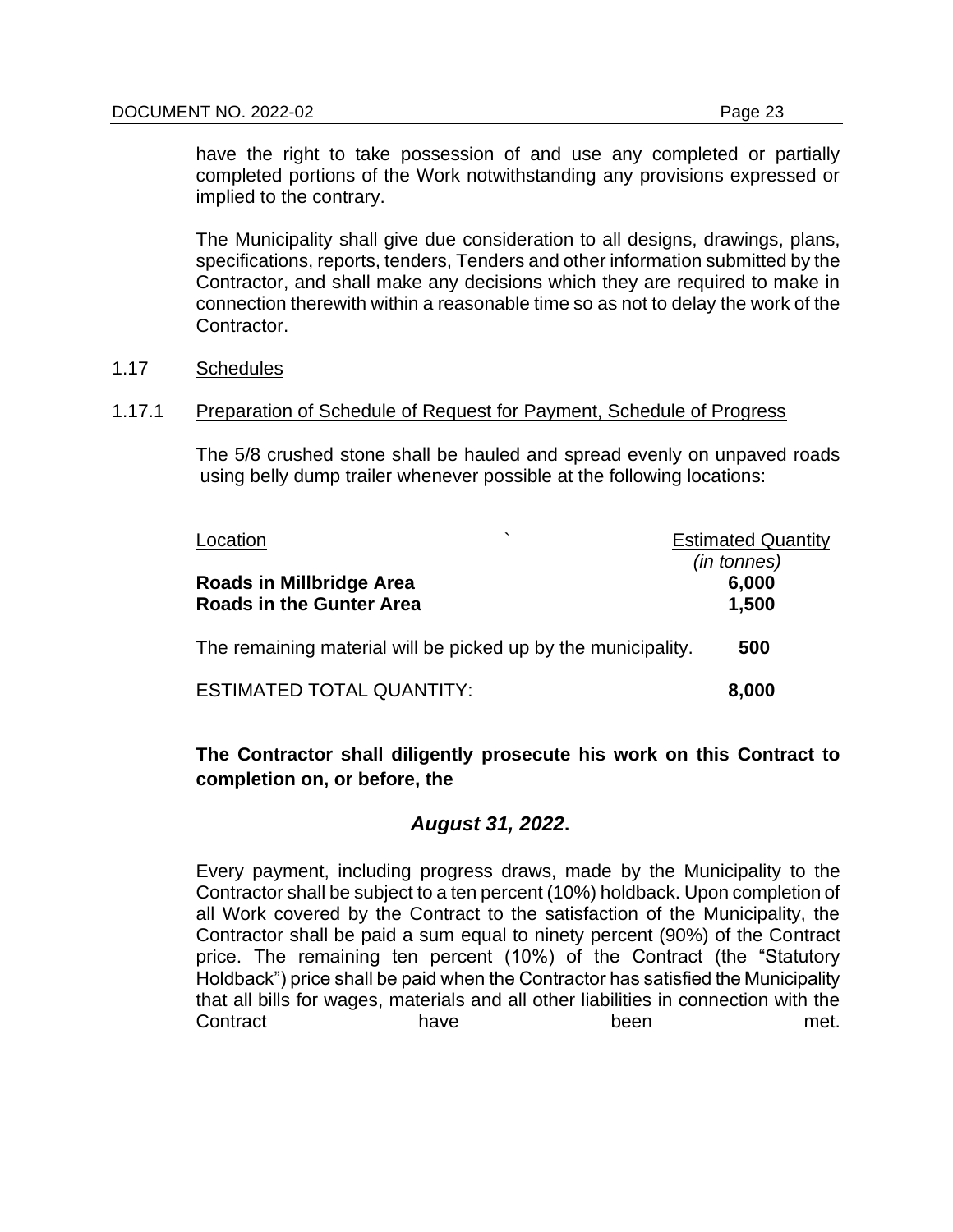#### 1.17.2 Subsequent Changes in the Schedule of Fees and/or Schedule of Progress

The Contractor will require prior written approval, from the Municipality for any of the following:

- a) Any increase in the fees beyond those approved under Section 3.1.
- b) Any change in the schedule of progress which results in a longer period than provided in the schedule referred to in Subsection 1.19.1(b).

#### 1.18 Federal and Provincial Requirements

The Contractor shall abide by all applicable Federal and Provincial Legislation and Regulations thereto as these may relate to, but not limited to, the employment of staff, compensation, Workplace Safety & Insurance Board (WSIB), OHSA etc.

 $1.20(b)$ .

1.19 Appendix

**Appendix A** – Completed Tender Submission for Tender Document No. 2022- 02, attached.

The Appendix supplements Articles 2(a) ("Services to be Provided by the Contractor") and 2(b) ("Services to be Provided by the Municipality "). If any conflicts exist between the Appendix and Articles 2(a) and 2(b), the Municipality shall, act reasonably, resolve such conflict.

#### 1.20 Conflict of Interest

The Contractor shall disclose to the Municipality prior to accepting an assignment, any potential conflict of interest. If such a conflict of interest does exist, the Municipality may, at its discretion, withhold the assignment from the Contractor until the matter is suitably resolved, and further

#### ARTICLE 2 - SERVICES

Services to be provided as part of this Contract include the following:

#### **ARTICLE 2 a) - SERVICES TO BE PROVIDED BY THE CONTRACTOR**

- The supply, hauling and spreading of 5/8" crushed stone from a quarry source onto unpaved roads within the Municipality and supply the remainder for pick up by Municipality.
- All as described in Section 7.0 of RFT 2022-02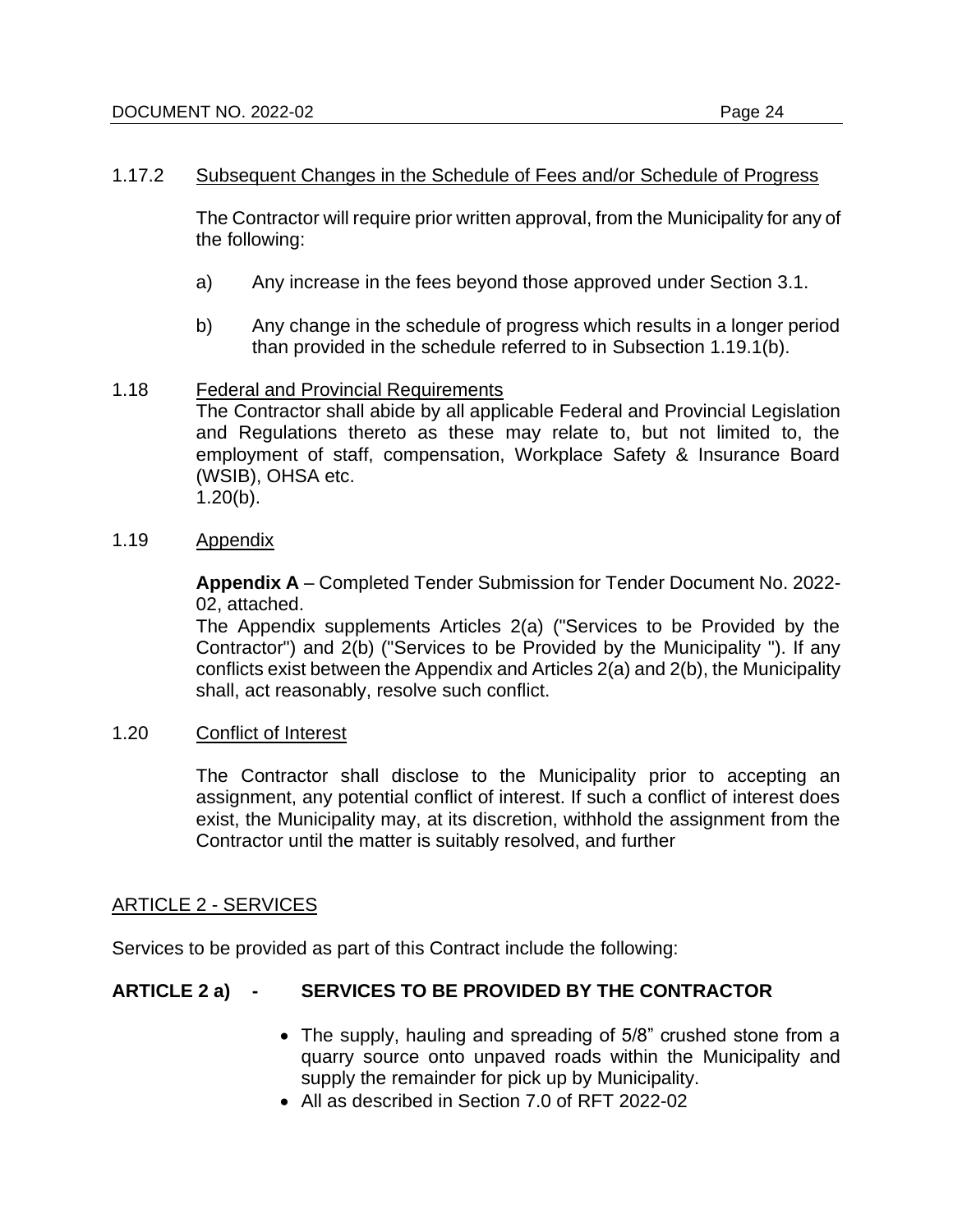#### **ARTICLE 2 b) - SERVICES TO BE PROVIDED BY THE MUNICIPALITY**

- Attendance at Project Team meetings, as requested;
- Review, approval and payment of monthly Municipal invoices in accordance with this Contract;
- Review and approval of on-going Contractor work in a timely manner;
- Provide available background information to the Contractor, as requested;

#### ARTICLE 3 - FEES AND DISBURSEMENTS

3.1 Fees for Completion of the Project

The total fees and disbursements paid by the Municipality to the Contractor shall not exceed the total amount per Tonne recorded in Appendix A of this document for the provision of:

**The supply, hauling and spreading of 5/8" crushed stone from a quarry source onto unpaved roads within the Municipality and provide the remainder for pick up by Municipal Vehicles. Approximately 8,000 metric tonne.**

All fees quoted in Article 3.1 are exclusive of applicable taxes. Under no circumstances whatsoever shall the Contractor's total fees and disbursements exceed the fees quoted in Article 3.1 without the prior written approval of the Municipality.

#### 3.2 Payment

#### 3.2.1 Measurement For Payment

Payment at the contract unit price for the quantity measured will be full compensation for supply, weighing, hauling, spreading and stockpiling the remaining material, for supplying all labour, equipment and material except as otherwise specified, and for carrying out all work appurtenant to the production of the stockpile as specified above. Each load of material delivered shall be accompanied by a certified electronic weigh scale ticket.

#### 3.2.2 Basis of Payment

Payment at the Contract unit price for the above tender item shall be full compensation for all labour, equipment and materials to do the Work.

When repairs or removals are warranted, the Contractor shall be responsible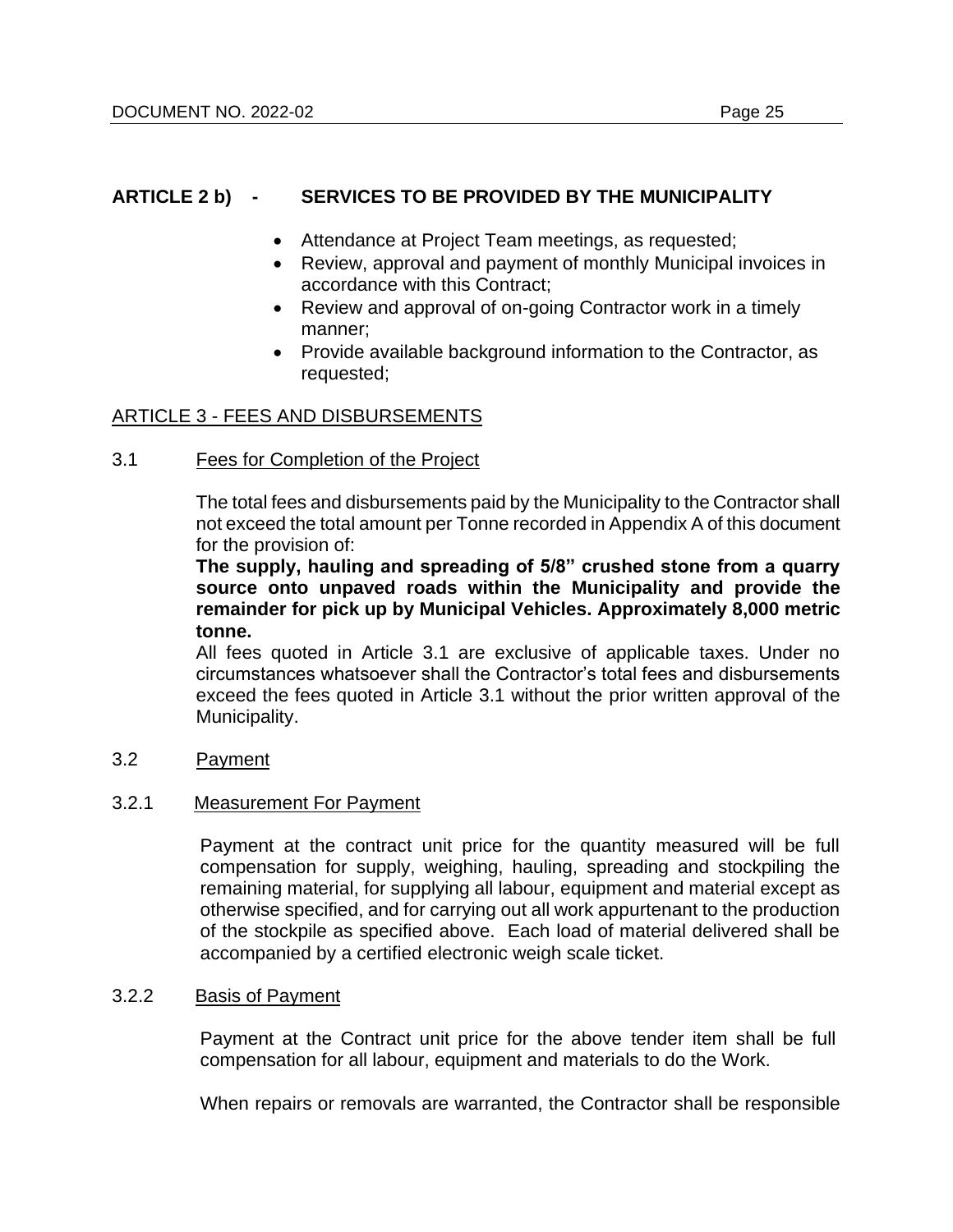for, and shall carry out, all associated work at no cost to the Owner. **IN WITNESS THEREOF the parties hereto have executed this agreement by officers properly authorized on the day and year set out below.**

SIGNED, SEALED AND DELIVERED at \_\_\_\_\_\_\_\_\_\_\_\_\_\_, Ontario, this day of \_\_\_\_\_\_\_\_\_\_\_\_\_2022.

\_\_\_\_\_\_\_\_\_\_\_\_\_\_\_\_\_\_\_\_\_\_\_\_\_\_

**CONTRACTOR**: NAME:

ADDRESS:

 $\mathcal{L}_\text{max}$  , and the set of the set of the set of the set of the set of the set of the set of the set of the set of the set of the set of the set of the set of the set of the set of the set of the set of the set of the Signature of Authorized Official or Principal

WITNESS (required if the  $(Print Name and State Title)$ ) Contractor is not a Corporation)

\_\_\_ \_\_\_\_\_\_\_\_\_\_\_\_\_\_\_\_\_\_\_\_\_\_\_\_\_\_

WITNESS (if required) Signature of Authorized (Corporate Seal) Official or Partner

I/We have authority to bind the corporation

#### **THE CORPORATION OF THE TOWNSHIP OF TUDOR AND CASHEL**

371 Weslemkoon Lake Road

Libby Clarke, Mayor

Nancy Carrol, Clerk/Treasurer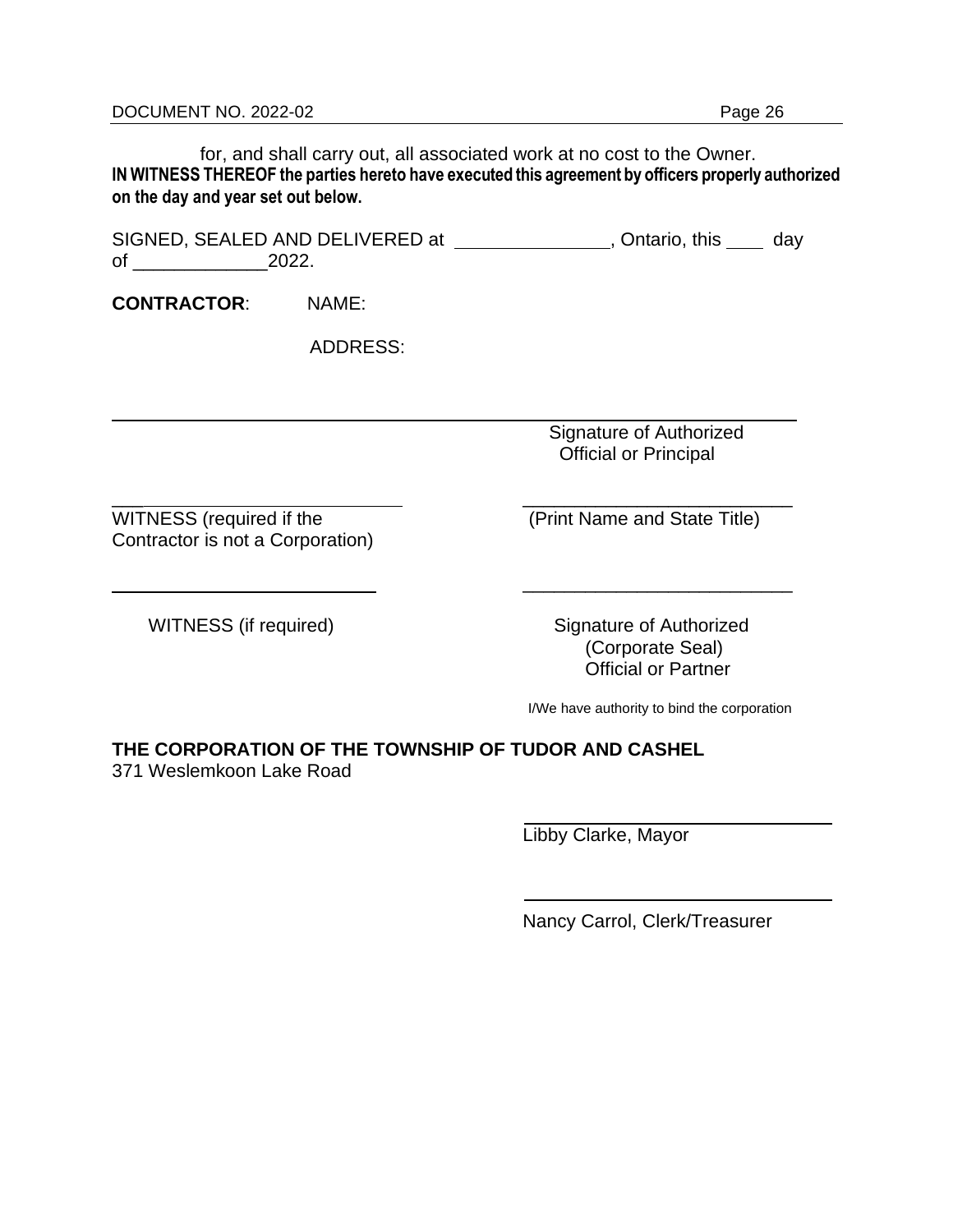#### **Appendix A**

# **ACKNOWLEDGEMENTS**

**I/WE ACKNOWLEDGE** that this Tender is made without any connection, knowledge, comparison of figures or arrangements with any other company, firm or person making a Tender for the same work and is in all respects fair and without collusion or fraud.

**I/WE ACKNOWLEDGE** that all matters stated in the submitted Tender are in all respects true.

**I/WE ACKNOWLEDGE** that addenda have been received and that it is my/our ultimate responsibility to ensure all addenda issued have been received.

**I/WE ACKNOWLEDGE** that I/WE have carefully read Request for tenders **2022-02 Supply of Crushed Stone,** and have satisfied ourselves as to the conditions under which the work is to be carried out, and do hereby make an offer with the Corporation of the Township of Tudor and Cashel to provide the necessary services for the completion of the **Supply, hauling and spreading of 5/8" crushed stone from a quarry source onto unpaved roads within the Municipality and supply the remainder for pickup by the municipality** at pricing indicated in **Appendix B – Pricing and Completion Schedule.**

**I/WE ACKNOWLEDGE** and warrant that the price submitted shall be firm for a period of one hundred-twenty (120) days from the date of the Tender Closing**.**

| Dated at                  |                    | this_________day of______ | 2022 |
|---------------------------|--------------------|---------------------------|------|
|                           |                    |                           |      |
| Firm or Organization Name |                    | <b>Signing Authority</b>  |      |
|                           |                    |                           |      |
| <b>Street Address</b>     |                    | Signature                 |      |
|                           |                    |                           |      |
| City                      | <b>Postal Code</b> | <b>Telephone Number</b>   |      |
|                           |                    |                           |      |
| <b>Email Address</b>      |                    | <b>Fax Number</b>         |      |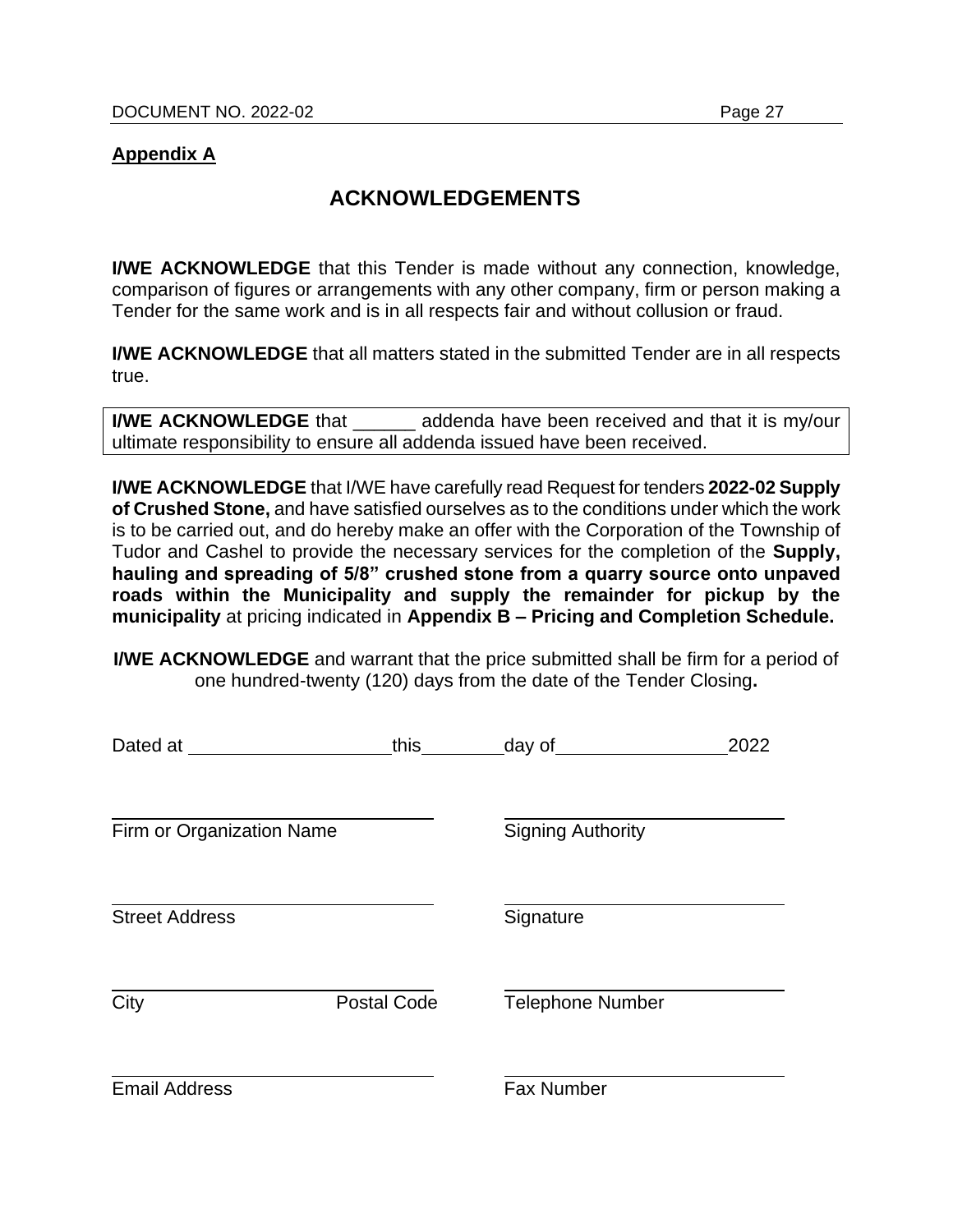#### **Appendix B**

# **PRICING AND COMPLETION SCHEDULE**

### **Work Items**

| <b>TASKS</b>                                                                                                                        | <b>QUANTITY</b><br>(Metric Tonne) | <b>UNIT PRICE</b> | <b>AMOUNT</b> |
|-------------------------------------------------------------------------------------------------------------------------------------|-----------------------------------|-------------------|---------------|
| Supply, Hauling, and Spreading of 5/8"<br>Crushed Stone In the Millbridge area<br>within the geographic area of Tudor and<br>Cashel | 6000                              | \$                | \$            |
| Supply Hauling and Spreading of 5/8"<br>Crushed Stone in the Gunter area of<br><b>Tudor and Cashel Township</b>                     | 1500                              | \$                | \$            |
| Supply of remaining of 5/8" Crushed<br>Stone for pick up by municipality                                                            | 500                               |                   |               |
| <b>SUB TOTAL:</b>                                                                                                                   | \$                                |                   |               |
| H.S.T.:                                                                                                                             |                                   |                   |               |
| <b>TOTAL:</b>                                                                                                                       |                                   |                   |               |

**The Tender Quantities are estimates only, and may be increased or decreased by the Roads Superintendent without alteration of the Contract Price. Should such increase or decrease exceed 15% of the Tender Quantities, however, either party to the Contract may submit a written request for a revision to the Unit Price, citing the reasons for said request.**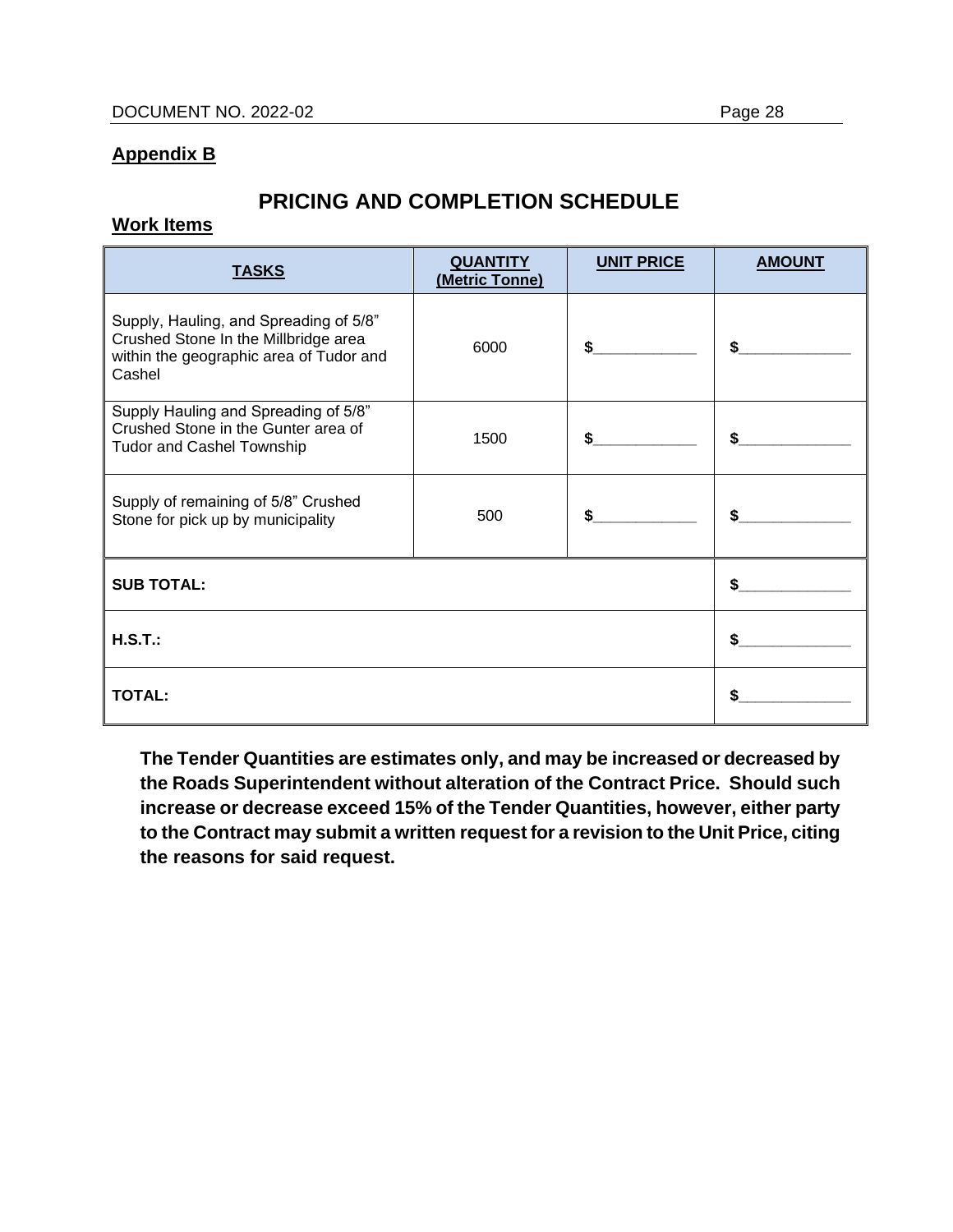#### DOCUMENT NO. 2022-02 **Page 29**

#### **2. HST**

HST Registration Number is: National Assembly and the control of the control of the control of the control of the control of the control of the control of the control of the control of the control of the control of the con

**OR**

Operates as a Small Trader with the Federal Government:

# **3. Completion**

| The timeframe for <b>commencement</b> of the project will be<br>days after notification of award of the Work). | (indicate $#$          |
|----------------------------------------------------------------------------------------------------------------|------------------------|
| The timeframe for <b>completion</b> of the project will be<br>commencing the Work).                            | (indicate # days after |

I/We have read the Tender Documents thoroughly, and understand the contractual requirements contained therein. Accordingly, I/We undertake to execute these contractual requirements for a total sum of:

| \$                                                                        |                    |                          |       |  |
|---------------------------------------------------------------------------|--------------------|--------------------------|-------|--|
| <b>AMOUNT</b>                                                             |                    | <b>AMOUNT IN WRITING</b> |       |  |
| Dated at ________________________ this ____________ day of ______________ |                    |                          | 2022. |  |
| Firm or Organization Name                                                 |                    | <b>Signing Authority</b> |       |  |
| <b>Street Address</b>                                                     |                    | Signature                |       |  |
| City                                                                      | <b>Postal Code</b> | <b>Telephone Number</b>  |       |  |
| <b>Email Address</b>                                                      |                    | <b>Fax Number</b>        |       |  |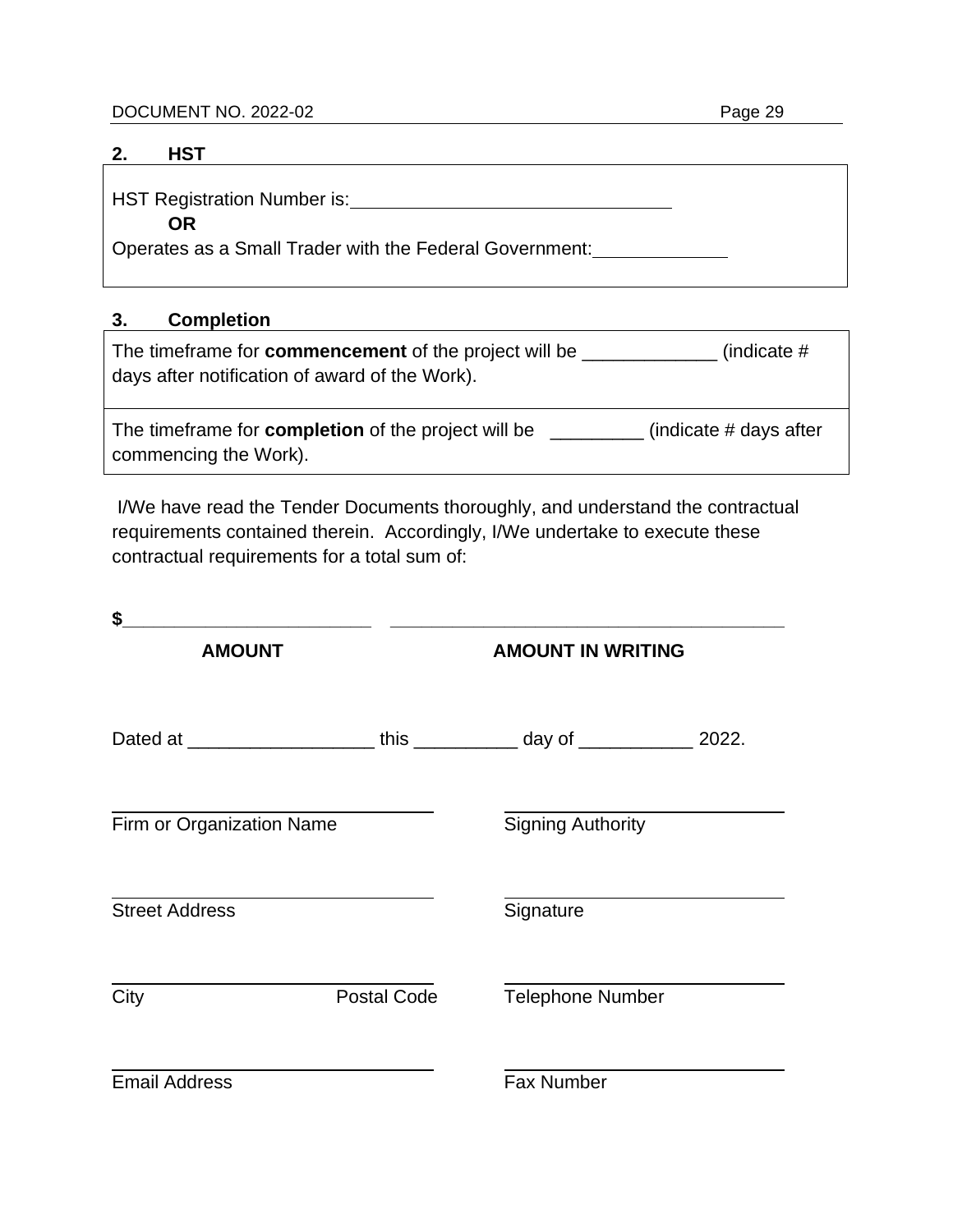# **Appendix C**

# **SUBCONTRACTORS**

If insufficient space is provided in this table please provide required information in the same format and attach to this Appendix.

|                         | <b>Company<br/>Name/Address</b> | Work to be performed | Contact<br><b>Name/Phone</b> | <b>Position</b> |
|-------------------------|---------------------------------|----------------------|------------------------------|-----------------|
|                         |                                 |                      |                              |                 |
| $\overline{\mathbf{1}}$ |                                 |                      |                              |                 |
|                         |                                 |                      |                              |                 |
|                         |                                 |                      |                              |                 |
|                         |                                 |                      |                              |                 |
|                         |                                 |                      |                              |                 |
| $\overline{2}$          |                                 |                      |                              |                 |
|                         |                                 |                      |                              |                 |
|                         |                                 |                      |                              |                 |
|                         |                                 |                      |                              |                 |
|                         |                                 |                      |                              |                 |
|                         |                                 |                      |                              |                 |
| $\mathbf{3}$            |                                 |                      |                              |                 |
|                         |                                 |                      |                              |                 |
|                         |                                 |                      |                              |                 |
|                         |                                 |                      |                              |                 |
|                         |                                 |                      |                              |                 |
|                         |                                 |                      |                              |                 |
| $\overline{\mathbf{4}}$ |                                 |                      |                              |                 |
|                         |                                 |                      |                              |                 |
|                         |                                 |                      |                              |                 |
|                         |                                 |                      |                              |                 |
|                         |                                 |                      |                              |                 |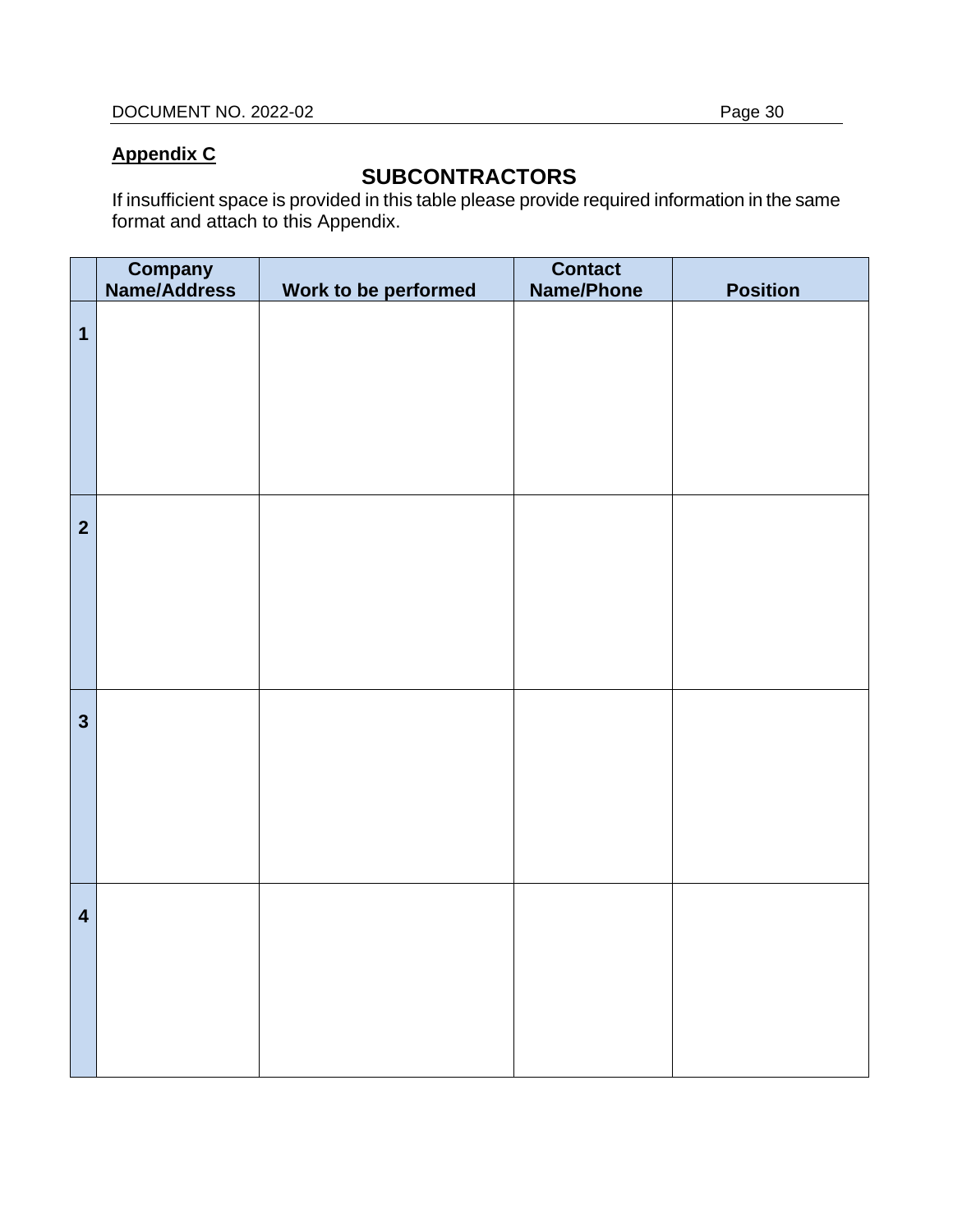### **Appendix D**

# **REFERENCES**

If insufficient space is provided in this table please provide required information in the same format and attach to this Appendix.

|                         | <b>Municipality/</b><br><b>Organization</b> | <b>Date</b><br>of<br><b>Work</b> | Project | <b>Contact</b><br><b>Name/Phone</b> | <b>Position</b> |
|-------------------------|---------------------------------------------|----------------------------------|---------|-------------------------------------|-----------------|
| $\overline{\mathbf{1}}$ |                                             |                                  |         |                                     |                 |
|                         |                                             |                                  |         |                                     |                 |
| $\overline{2}$          |                                             |                                  |         |                                     |                 |
|                         |                                             |                                  |         |                                     |                 |
| $\mathbf{3}$            |                                             |                                  |         |                                     |                 |
|                         |                                             |                                  |         |                                     |                 |
|                         |                                             |                                  |         |                                     |                 |
|                         |                                             |                                  |         |                                     |                 |
|                         |                                             |                                  |         |                                     |                 |